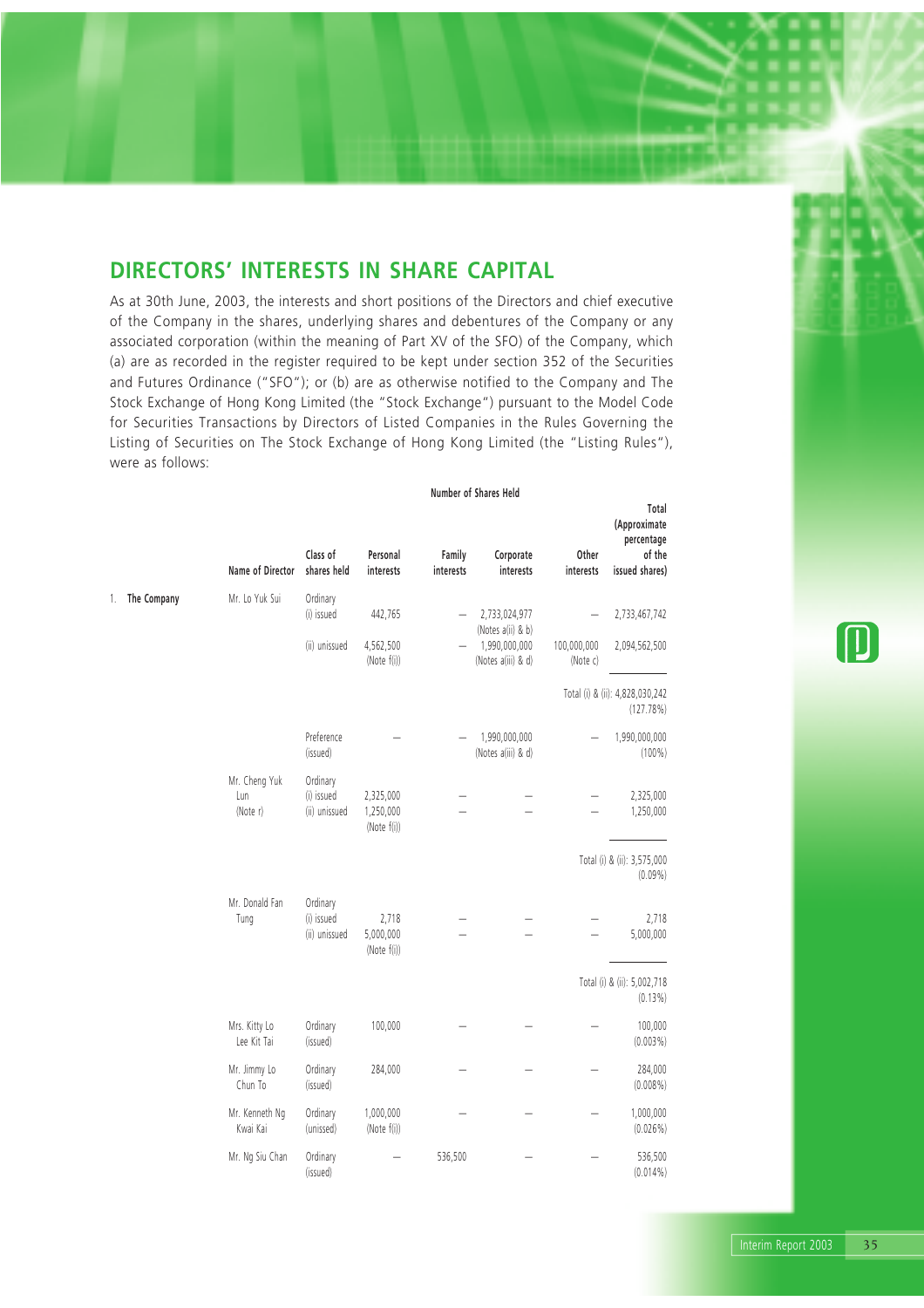#### **Number of Shares Held**

|    | Name of                                                       |                              |                                         |                           |                     |                                                |                         | Total<br>(Approximate<br>percentage           |
|----|---------------------------------------------------------------|------------------------------|-----------------------------------------|---------------------------|---------------------|------------------------------------------------|-------------------------|-----------------------------------------------|
|    | Associated<br>Corporation                                     | Name of Director             | Class of<br>shares held                 | Personal<br>interests     | Family<br>interests | Corporate<br>interests                         | Other<br>interests      | of the<br>issued shares)                      |
| 2. | Century City<br>International<br>Holdings Limited<br>("CCHL") | Mr. Lo Yuk Sui               | Ordinary<br>(i) issued<br>(ii) unissued | 543,344,843               |                     | 1,395,994,246<br>11,000,000,000<br>(Note a(i)) | 400,000,000<br>(Note c) | 1,939,339,089<br>11,400,000,000               |
|    |                                                               |                              |                                         |                           |                     |                                                |                         | Total (i) & (ii): 13,339,339,089<br>(349.49%) |
|    |                                                               | Mrs. Kitty Lo<br>Lee Kit Tai | Ordinary<br>(issued)                    | 2,510,000                 |                     |                                                |                         | 2,510,000<br>$(0.066\%)$                      |
|    |                                                               | Mr. Jimmy Lo<br>Chun To      | Ordinary<br>(issued)                    | 1,659,800                 |                     |                                                |                         | 1,659,800<br>(0.043%)                         |
|    |                                                               | Mr. Ng Siu Chan              | Ordinary<br>(issued)                    |                           | 15,453,000          |                                                |                         | 15,453,000<br>$(0.40\%)$                      |
| 3. | Regal Hotels<br>International<br>Holdings<br>Limited          | Mr. Lo Yuk Sui               | Ordinary<br>(issued)                    | 220,000                   |                     | 4,777,070,277<br>(Notes a(iv) & e)             |                         | 4,777,290,277<br>$(73.18\%)$                  |
|    | ("RHHL")                                                      |                              | Preference<br>(issued)                  |                           |                     | 3,440<br>(Note a(iv))                          |                         | 3,440<br>$(20.54\%)$                          |
|    |                                                               | Mr. Cheng Yuk<br>Lun         | Ordinary<br>(issued)                    | 600,000                   |                     |                                                |                         | 600,000<br>$(0.009\%)$                        |
|    |                                                               | Mr. Donald Fan<br>Tung       | Ordinary<br>(unissued)                  | 2,280,000<br>(Note f(ii)) |                     |                                                |                         | 2,280,000<br>$(0.035\%)$                      |
|    |                                                               | Mrs. Kitty Lo<br>Lee Kit Tai | Ordinary<br>(issued)                    | 2,370,000                 |                     |                                                |                         | 2,370,000<br>$(0.036\%)$                      |
| 4. | 8D International<br>(BVI) Limited<br>$("8D-BVI")$             | Mr. Lo Yuk Sui               | Ordinary<br>(issued)                    |                           |                     | 1,000<br>(Note g)                              |                         | 1,000<br>$(100\%)$                            |
| 5. | 303 Company<br>Limited                                        | Mr. Lo Yuk Sui               | Ordinary<br>(issued)                    |                           |                     | 10,000<br>(Note h)                             |                         | 10,000<br>$(100\%)$                           |
| 6. | Century Matrix<br>Limited                                     | Mr. Lo Yuk Sui               | Ordinary<br>(issued)                    |                           |                     | 2,666,667<br>(Note i)                          |                         | 2,666,667<br>$(100\%)$                        |
| 7. | Dragonlink<br>Ventures (BVI)<br>Limited                       | Mr. Lo Yuk Sui               | Ordinary<br>(issued)                    |                           |                     | 100<br>(Note j)                                |                         | 100<br>$(100\%)$                              |
| 8. | Evermax<br>Technologies<br>Limited                            | Mr. Lo Yuk Sui               | Ordinary<br>(issued)                    |                           |                     | 2<br>(Note k)                                  |                         | 2<br>$(100\%)$                                |
| 9. | Foremost<br>Technology<br>Limited                             | Mr. Lo Yuk Sui               | Ordinary<br>(issued)                    |                           |                     | 1<br>(Note I)                                  |                         | 1<br>$(100\%)$                                |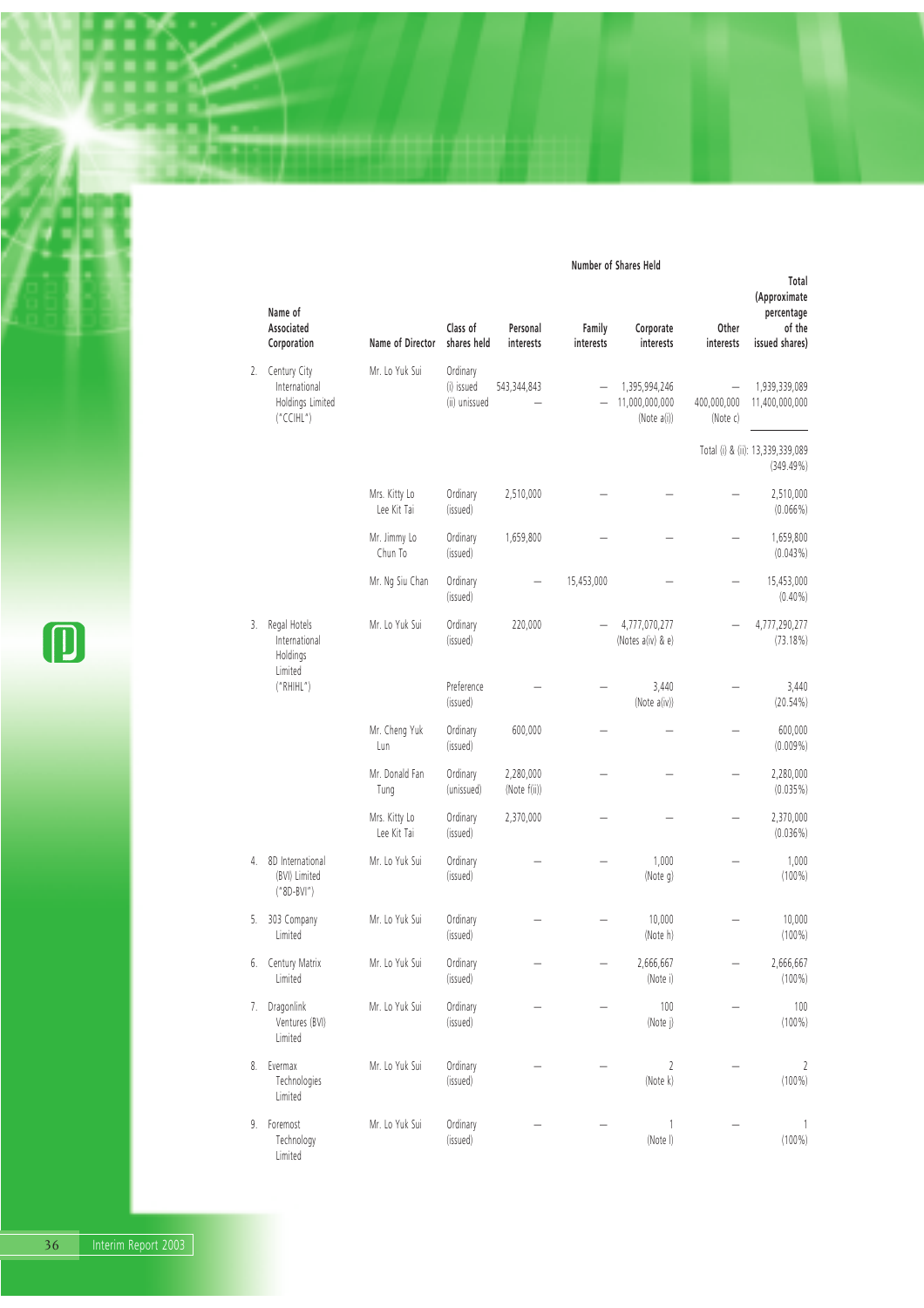#### **Number of Shares Held**

| Name of<br>Associated<br>Corporation          | Name of Director             | Class of<br>shares held | Personal<br>interests | Family<br>interests | Corporate<br>interests | Other<br>interests | Total<br>(Approximate<br>percentage<br>of the<br>issued shares) |
|-----------------------------------------------|------------------------------|-------------------------|-----------------------|---------------------|------------------------|--------------------|-----------------------------------------------------------------|
| 10. Full Master<br>Technology<br>Limited      | Mr. Lo Yuk Sui               | Ordinary<br>(issued)    |                       |                     | (Note m)               |                    | $(100\%)$                                                       |
| 11. Leading<br>Technology<br>Holdings Limited | Mr. Lo Yuk Sui               | Ordinary<br>(issued)    |                       |                     | 100<br>(Note n)        |                    | 100<br>$(100\%)$                                                |
| 12. Mira<br>Technology<br>Limited             | Mr. Lo Yuk Sui               | Ordinary<br>(issued)    |                       |                     | 937,500<br>(Note o)    |                    | 937,500<br>$(100\%)$                                            |
| 13. Network Sky<br>Limited                    | Mrs. Kitty Lo<br>Lee Kit Tai | Ordinary<br>(issued)    |                       |                     | 50,000                 |                    | 50,000<br>(25%)                                                 |
| 14. Top-Most<br>Technology<br>Limited         | Mr. Lo Yuk Sui               | Ordinary<br>(issued)    |                       |                     | 10,000<br>(Note p)     |                    | 10,000<br>$(100\%)$                                             |
| 15. World<br>Momentum<br>Limited              | Mr. Lo Yuk Sui               | Ordinary<br>(issued)    |                       |                     | 130<br>(Note q)        |                    | 130<br>$(100\%)$                                                |

**Notes:**

(a) (i) The interests in these shares of CCIHL are held through corporations controlled by Mr. Lo Yuk Sui as detailed below:

| (a) | Name of corporation                         | Controlled by                               | % of control |
|-----|---------------------------------------------|---------------------------------------------|--------------|
|     | Century City International Holdings Limited | Mr. Lo Yuk Sui                              | 50.81        |
|     | Century City BVI Holdings Limited           | Century City International Holdings Limited | 100.00       |
|     | 8D International (BVI) Limited              | Century City BVI Holdings Limited           | 40.00        |
|     | Task Master Technology Limited              | 8D International (BVI) Limited              | 100.00       |
|     | Net Community Limited                       | Task Master Technology Limited              | 33.33        |
|     | Century Digital Holdings Limited            | Net Community Limited                       | 100.00       |
|     | Grand Modern Investments Limited            | Century Digital Holdings Limited            | 100.00       |
| (b) | Name of corporation                         | Controlled by                               | % of control |
|     |                                             |                                             |              |
|     | Manyways Technology Limited                 | Mr. Lo Yuk Sui                              | 100.00       |
|     | Secure Way Technology Limited               | Mr. Lo Yuk Sui                              | 92.50        |
|     | 8D International (BVI) Limited              | Manyways Technology Limited                 | 60.00        |
|     | Task Master Technology Limited              | 8D International (BVI) Limited              | 100.00       |
|     | Net Community Limited                       | Secure Way Technology Limited               | 66.67        |
|     | Net Community Limited                       | Task Master Technology Limited              | 33.33        |
|     | Century Digital Holdings Limited            | Net Community Limited                       | 100.00       |

(ii) The shares were held through companies wholly owned by CCIHL, in which Mr. Lo Yuk Sui holds 50.81% shareholding interests.

(D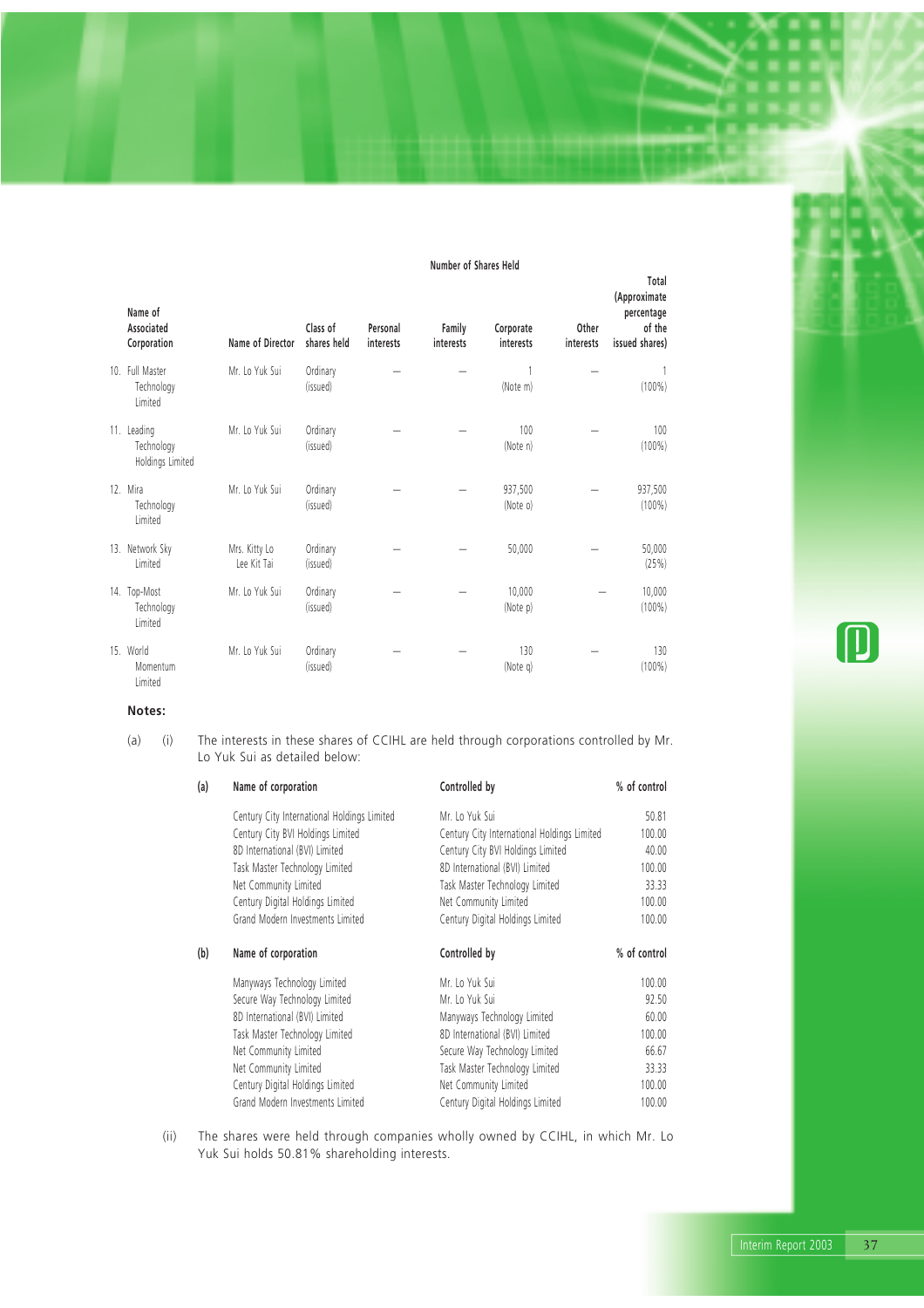(iii) The interests in these shares of the Company are held through corporations controlled by Mr. Lo Yuk Sui as detailed below:

| (a) | Name of corporation                         | Controlled by                               | % of control |
|-----|---------------------------------------------|---------------------------------------------|--------------|
|     | Century City International Holdings Limited | Mr. Lo Yuk Sui                              | 50.81        |
|     | Century City BVI Holdings Limited           | Century City International Holdings Limited | 100.00       |
|     | 8D International (BVI) Limited              | Century City BVI Holdings Limited           | 40.00        |
|     | Task Master Technology Limited              | 8D International (BVI) Limited              | 100.00       |
|     | Net Community Limited                       | Task Master Technology Limited              | 33.33        |
|     | Century Digital Holdings Limited            | Net Community Limited                       | 100.00       |
|     | Grand Modern Investments Limited            | Century Digital Holdings Limited            | 100.00       |
| (b) | Name of corporation                         | Controlled by                               | % of control |
|     | Manyways Technology Limited                 | Mr. Lo Yuk Sui                              | 100.00       |
|     | Secure Way Technology Limited               | Mr. Lo Yuk Sui                              | 92.50        |
|     | 8D International (BVI) Limited              | Manyways Technology Limited                 | 60.00        |
|     | Task Master Technology Limited              | 8D International (BVI) Limited              | 100.00       |
|     | Net Community Limited                       | Secure Way Technology Limited               | 66.67        |
|     | Net Community Limited                       | Task Master Technology Limited              | 33.33        |
|     | Century Digital Holdings Limited            | Net Community Limited                       | 100.00       |
|     | Grand Modern Investments Limited            | Century Digital Holdings Limited            | 100.00       |

- (iv) The shares were held through companies wholly owned by the Company, in which, as at 30th June, 2003, CCIHL held 72.33% shareholding interests.
- (b) Including the retained balance, i.e. 6,444,444 shares, (the "Retained Shares") of the consideration shares agreed to be sold at HK\$4.50 per share for the acquisition of the remaining 51% shareholding interest in The New China Hong Kong Financial Services Limited (now known as Century City Financial Services Limited) by a wholly-owned subsidiary of Century from a wholly-owned subsidiary of The New China Hong Kong Group Limited (the "NCHK Company") pursuant to the conditional agreement dated 7th September, 1998 in respect of the said acquisition, which was completed on 17th September, 1998 (the "Completion Date"). The Retained Shares are retained by the Century City Group until the first anniversary of the Completion Date in connection with the indemnity given by the NCHK Company under the said agreement.
- (c) Mr. Lo Yuk Sui is the trustee for Select Wise Trust, of which Select Wise Holdings Limited, a substantial shareholder of CCIHL and the Company, is the beneficiary.
- (d) 1,990,000,000 convertible preference shares of the Company ("Paliburg Preference Shares") are convertible into 1,990,000,000 ordinary shares of the Company on the basis of one Paliburg Preference Share for one ordinary share of the Company.
- (e) 1,706,500,000 shares (the "Exchange Property") were charged by a wholly-owned subsidiary of the Company in favour of a trustee for the holders of the Series B Bonds issued as part of the restructuring and settlement proposal in respect of the then existing bonds of the Group which closed on 31st October, 2002 (the "Closing Date") to form the initial exchange property in respect of the Series B Bonds. The Exchange Property is to be released to the holders of the Series B Bonds in four quarterly tranches (with the first tranche comprising 284,125,000 shares and the other three tranches each comprising 474,125,000 shares) on each dates falling 12, 15, 18 and 21 months after the Closing Date, subject to certain early release provisions.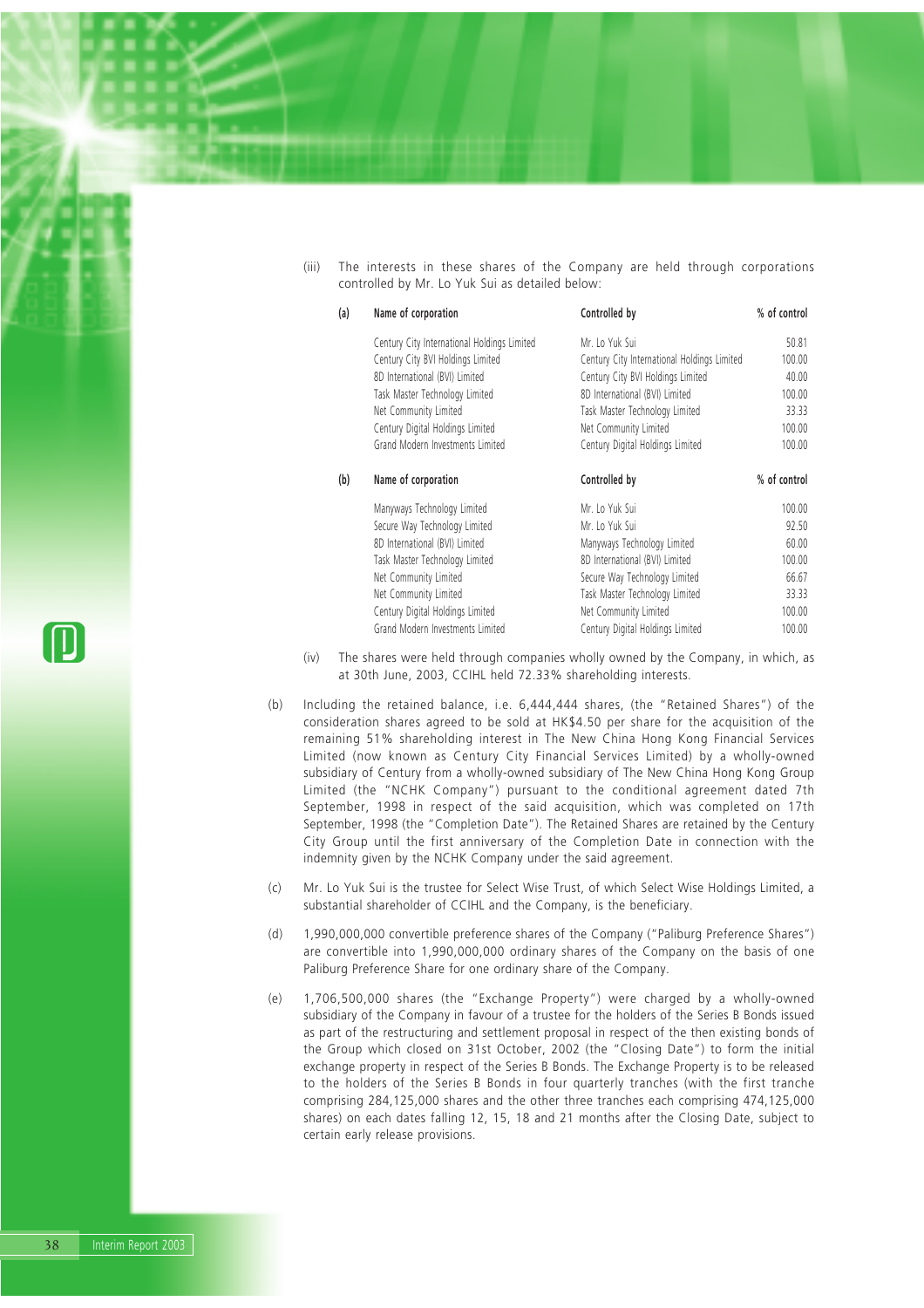- (f) (i) Details of Directors' interests in share options granted by the Company are set out in note 21 to the condensed consolidated financial statements.
	- (ii) Details of Directors' interests in share options granted by RHIHL are set out in note 21 to the condensed consolidated financial statements.
- (g) 400 shares were held through companies controlled by CCIHL and 600 shares were held through a company controlled by Mr. Lo Yuk Sui.
- (h) The interests in these shares of 303 Company Limited are held through corporations controlled by Mr. Lo Yuk Sui as detailed below:

| (a) | Name of corporation                         | Controlled by                               | % of control |  |
|-----|---------------------------------------------|---------------------------------------------|--------------|--|
|     | Century City International Holdings Limited | Mr. Lo Yuk Sui                              | 50.81        |  |
|     | Century City BVI Holdings Limited           | Century City International Holdings Limited | 100.00       |  |
|     | Paliburg Holdings Limited                   | Century City BVI Holdings Limited           | 72.33        |  |
|     | Paliburg Development BVI Holdings Limited   | Paliburg Holdings Limited                   | 100.00       |  |
|     | Venture Perfect Investments Limited         | Paliburg Development BVI Holdings Limited   | 100.00       |  |
|     | Leading Technology Holdings Limited         | Venture Perfect Investments Limited         | 50.00        |  |
|     | World Momentum Limited                      | Leading Technology Holdings Limited         | 100.00       |  |
|     | Century Matrix Limited                      | World Momentum Limited                      | 100.00       |  |
| (b) | Name of corporation                         | Controlled by                               | % of control |  |
|     | Manyways Technology Limited                 | Mr. Lo Yuk Sui                              | 100.00       |  |
|     | Secure Way Technology Limited               | Mr. Lo Yuk Sui                              | 92.50        |  |
|     | 8D International (BVI) Limited              | Manyways Technology Limited                 | 60.00        |  |
|     | Task Master Technology Limited              | 8D International (BVI) Limited              | 100.00       |  |
|     | Net Community Limited                       | Secure Way Technology Limited               | 66.67        |  |
|     | Net Community Limited                       | Task Master Technology Limited              | 33.33        |  |
|     | Century Digital Holdings Limited            | Net Community Limited                       | 100.00       |  |
|     | Grand Modern Investments Limited            | Century Digital Holdings Limited            | 100.00       |  |
|     | Leading Technology Holdings Limited         | Grand Modern Investments Limited            | 50.00        |  |
|     | World Momentum Limited                      | Leading Technology Holdings Limited         | 100.00       |  |
|     | Century Matrix Limited                      | World Momentum Limited                      | 100.00       |  |
|     |                                             |                                             |              |  |

(i) The interests in these shares of Century Matrix Limited are held through corporations controlled by Mr. Lo Yuk Sui as detailed below:

| (a) | Name of corporation                         | Controlled by                               | % of control |
|-----|---------------------------------------------|---------------------------------------------|--------------|
|     | Century City International Holdings Limited | Mr. Lo Yuk Sui                              | 50.81        |
|     | Century City BVI Holdings Limited           | Century City International Holdings Limited | 100.00       |
|     | Paliburg Holdings Limited                   | Century City BVI Holdings Limited           | 72.33        |
|     | Paliburg Development BVI Holdings Limited   | Paliburg Holdings Limited                   | 100.00       |
|     | Venture Perfect Investments Limited         | Paliburg Development BVI Holdings Limited   | 100.00       |
|     | Leading Technology Holdings Limited         | Venture Perfect Investments Limited         | 50.00        |
|     | World Momentum Limited                      | Leading Technology Holdings Limited         | 100.00       |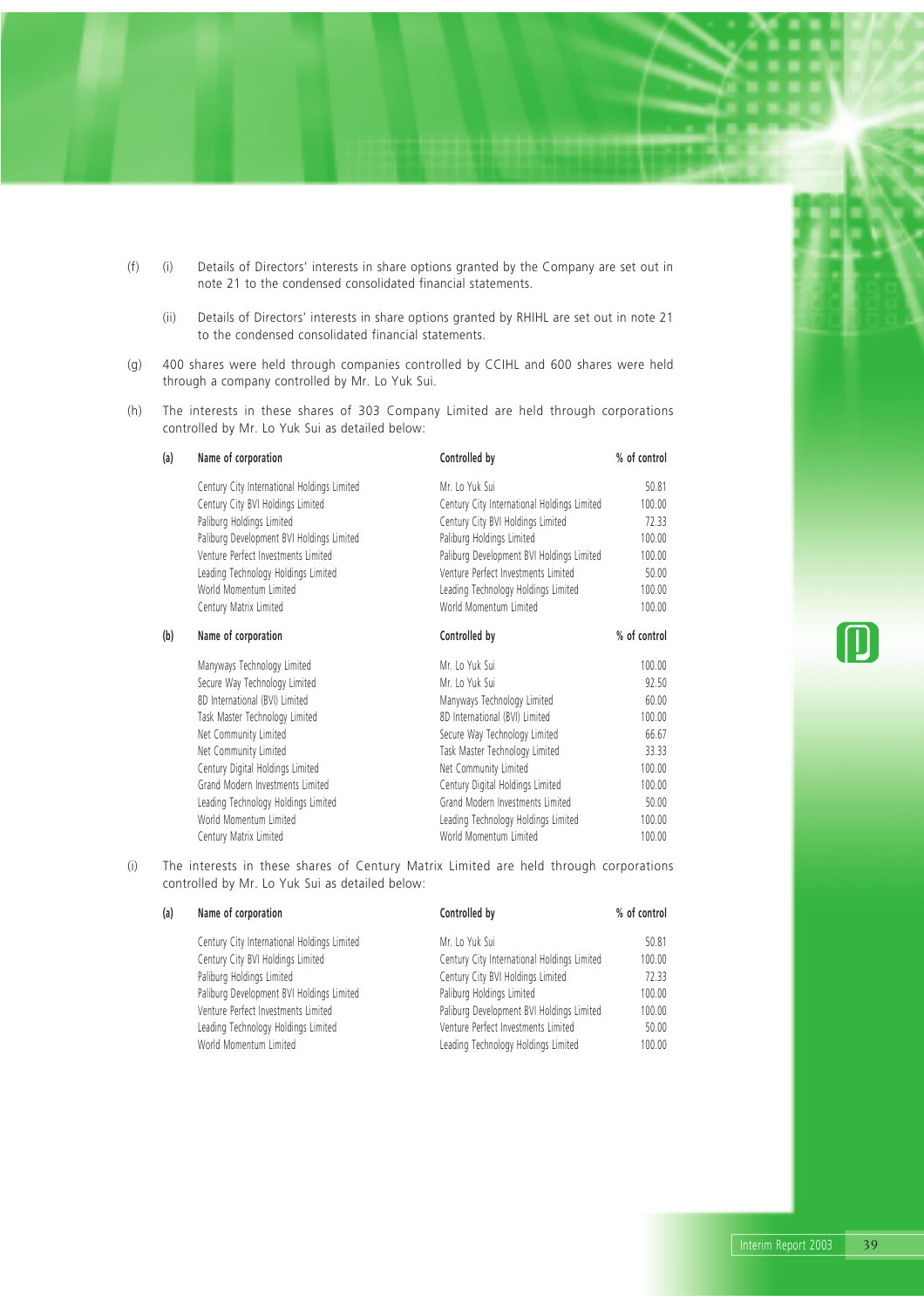| (b) | Name of corporation                 | Controlled by                       | % of control |
|-----|-------------------------------------|-------------------------------------|--------------|
|     | Manyways Technology Limited         | Mr. Lo Yuk Sui                      | 100.00       |
|     | Secure Way Technology Limited       | Mr. Lo Yuk Sui                      | 92.50        |
|     | 8D International (BVI) Limited      | Manyways Technology Limited         | 60.00        |
|     | Task Master Technology Limited      | 8D International (BVI) Limited      | 100.00       |
|     | Net Community Limited               | Secure Way Technology Limited       | 66.67        |
|     | Net Community Limited               | Task Master Technology Limited      | 33.33        |
|     | Century Digital Holdings Limited    | Net Community Limited               | 100.00       |
|     | Grand Modern Investments Limited    | Century Digital Holdings Limited    | 100.00       |
|     | Leading Technology Holdings Limited | Grand Modern Investments Limited    | 50.00        |
|     | World Momentum Limited              | Leading Technology Holdings Limited | 100.00       |

(j) The interests in these shares of Dragonlink Ventures (BVI) Limited are held through corporations controlled by Mr. Lo Yuk Sui as detailed below:

| (a) | Name of corporation                         | Controlled by                               | % of control |
|-----|---------------------------------------------|---------------------------------------------|--------------|
|     | Century City International Holdings Limited | Mr. Lo Yuk Sui                              | 50.81        |
|     | Century City BVI Holdings Limited           | Century City International Holdings Limited | 100.00       |
|     | Paliburg Holdings Limited                   | Century City BVI Holdings Limited           | 72.33        |
|     | Paliburg Development BVI Holdings Limited   | Paliburg Holdings Limited                   | 100.00       |
|     | Venture Perfect Investments Limited         | Paliburg Development BVI Holdings Limited   | 100.00       |
|     | Leading Technology Holdings Limited         | Venture Perfect Investments Limited         | 50.00        |
| (b) | Name of corporation                         | Controlled by                               | % of control |
|     | Manyways Technology Limited                 | Mr. Lo Yuk Sui                              | 100.00       |
|     | Secure Way Technology Limited               | Mr. Lo Yuk Sui                              | 92.50        |
|     | 8D International (BVI) Limited              | Manyways Technology Limited                 | 60.00        |
|     | Task Master Technology Limited              | 8D International (BVI) Limited              | 100.00       |
|     | Net Community Limited                       | Secure Way Technology Limited               | 66.67        |
|     | Net Community Limited                       | Task Master Technology Limited              | 33.33        |
|     | Century Digital Holdings Limited            | Net Community Limited                       | 100.00       |
|     | Grand Modern Investments Limited            | Century Digital Holdings Limited            | 100.00       |
|     | Leading Technology Holdings Limited         | Grand Modern Investments Limited            | 50.00        |
| (c) | Name of corporation                         | Controlled by                               | % of control |
|     | Century City International Holdings Limited | Mr. Lo Yuk Sui                              | 50.81        |
|     | Century City BVI Holdings Limited           | Century City International Holdings Limited | 100.00       |
|     | Delightful Thought Limited                  | Century City BVI Holdings Limited           | 100.00       |
| (d) | Name of corporation                         | Controlled by                               | % of control |
|     | Century City International Holdings Limited | Mr. Lo Yuk Sui                              | 50.81        |
|     | Century City BVI Holdings Limited           | Century City International Holdings Limited | 100.00       |
|     | Paliburg Holdings Limited                   | Century City BVI Holdings Limited           | 72.33        |
|     | Paliburg Development BVI Holdings Limited   | Paliburg Holdings Limited                   | 100.00       |
|     | Regal Hotels International Holdings Limited | Paliburg Development BVI Holdings Limited   | 73.18        |
|     | Regal International (BVI) Holdings Limited  | Regal Hotels International Holdings Limited | 100.00       |

Richtech Holdings Limited **Regal International (BVI) Holdings Limited** 100.00 Ultimate Process Technology Limited **Richtech Holdings Limited** 100.00

 $\textcolor{red}{\blacksquare}$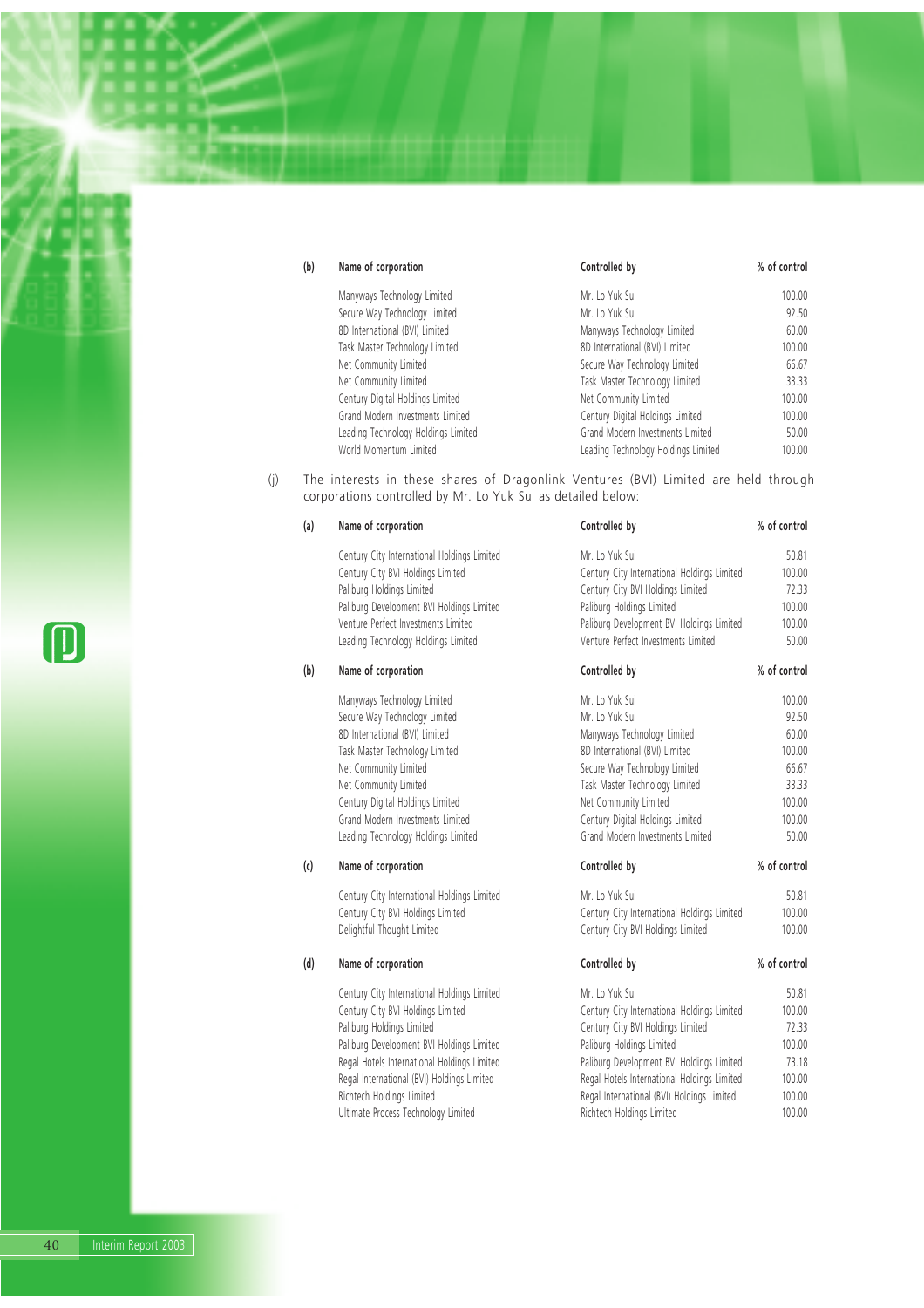(k) The interests in these shares of Evermax Technologies Limited are held through corporations controlled by Mr. Lo Yuk Sui as detailed below:

| (a) | Name of corporation                         | Controlled by                               | % of control |
|-----|---------------------------------------------|---------------------------------------------|--------------|
|     | Century City International Holdings Limited | Mr. Lo Yuk Sui                              | 50.81        |
|     | Century City BVI Holdings Limited           | Century City International Holdings Limited | 100.00       |
|     | Paliburg Holdings Limited                   | Century City BVI Holdings Limited           | 72.33        |
|     | Paliburg Development BVI Holdings Limited   | Paliburg Holdings Limited                   | 100.00       |
|     | Venture Perfect Investments Limited         | Paliburg Development BVI Holdings Limited   | 100.00       |
|     | Leading Technology Holdings Limited         | Venture Perfect Investments Limited         | 50.00        |
|     | Dragonlink Ventures (BVI) Limited           | Leading Technology Holdings Limited         | 60.00        |
|     | Full Master Technology Limited              | Dragonlink Ventures (BVI) Limited           | 100.00       |
| (b) | Name of corporation                         | Controlled by                               | % of control |
|     | Manyways Technology Limited                 | Mr. Lo Yuk Sui                              | 100.00       |
|     | Secure Way Technology Limited               | Mr. Lo Yuk Sui                              | 92.50        |
|     | 8D International (BVI) Limited              | Manyways Technology Limited                 | 60.00        |
|     | Task Master Technology Limited              | 8D International (BVI) Limited              | 100.00       |
|     | Net Community Limited                       | Secure Way Technology Limited               | 66.67        |
|     | Net Community Limited                       | Task Master Technology Limited              | 33.33        |
|     | Century Digital Holdings Limited            | Net Community Limited                       | 100.00       |
|     | Grand Modern Investments Limited            | Century Digital Holdings Limited            | 100.00       |
|     | Leading Technology Holdings Limited         | Grand Modern Investments Limited            | 50.00        |
|     | Dragonlink Ventures (BVI) Limited           | Leading Technology Holdings Limited         | 60.00        |
|     | Full Master Technology Limited              | Dragonlink Ventures (BVI) Limited           | 100.00       |
| (c) | Name of corporation                         | Controlled by                               | % of control |
|     | Century City International Holdings Limited | Mr. Lo Yuk Sui                              | 50.81        |
|     | Century City BVI Holdings Limited           | Century City International Holdings Limited | 100.00       |
|     | Dragonlink Ventures (BVI) Limited           | Century City BVI Holdings Limited           | 40.00        |
|     | Full Master Technology Limited              | Dragonlink Ventures (BVI) Limited           | 100.00       |

(l) The interests in these shares of Foremost Technology Limited are held through corporations controlled by Mr. Lo Yuk Sui as detailed below:

| (a) | Name of corporation                         | Controlled by                               | % of control |  |
|-----|---------------------------------------------|---------------------------------------------|--------------|--|
|     | Century City International Holdings Limited | Mr. Lo Yuk Sui                              | 50.81        |  |
|     | Century City BVI Holdings Limited           | Century City International Holdings Limited | 100.00       |  |
|     | Paliburg Holdings Limited                   | Century City BVI Holdings Limited           | 72.33        |  |
|     | Paliburg Development BVI Holdings Limited   | Paliburg Holdings Limited                   | 100.00       |  |
|     | Venture Perfect Investments Limited         | Paliburg Development BVI Holdings Limited   | 100.00       |  |
|     | Leading Technology Holdings Limited         | Venture Perfect Investments Limited         | 50.00        |  |
|     | Dragonlink Ventures (BVI) Limited           | Leading Technology Holdings Limited         | 60.00        |  |
|     |                                             |                                             |              |  |

 $\textcolor{red}{\blacksquare}$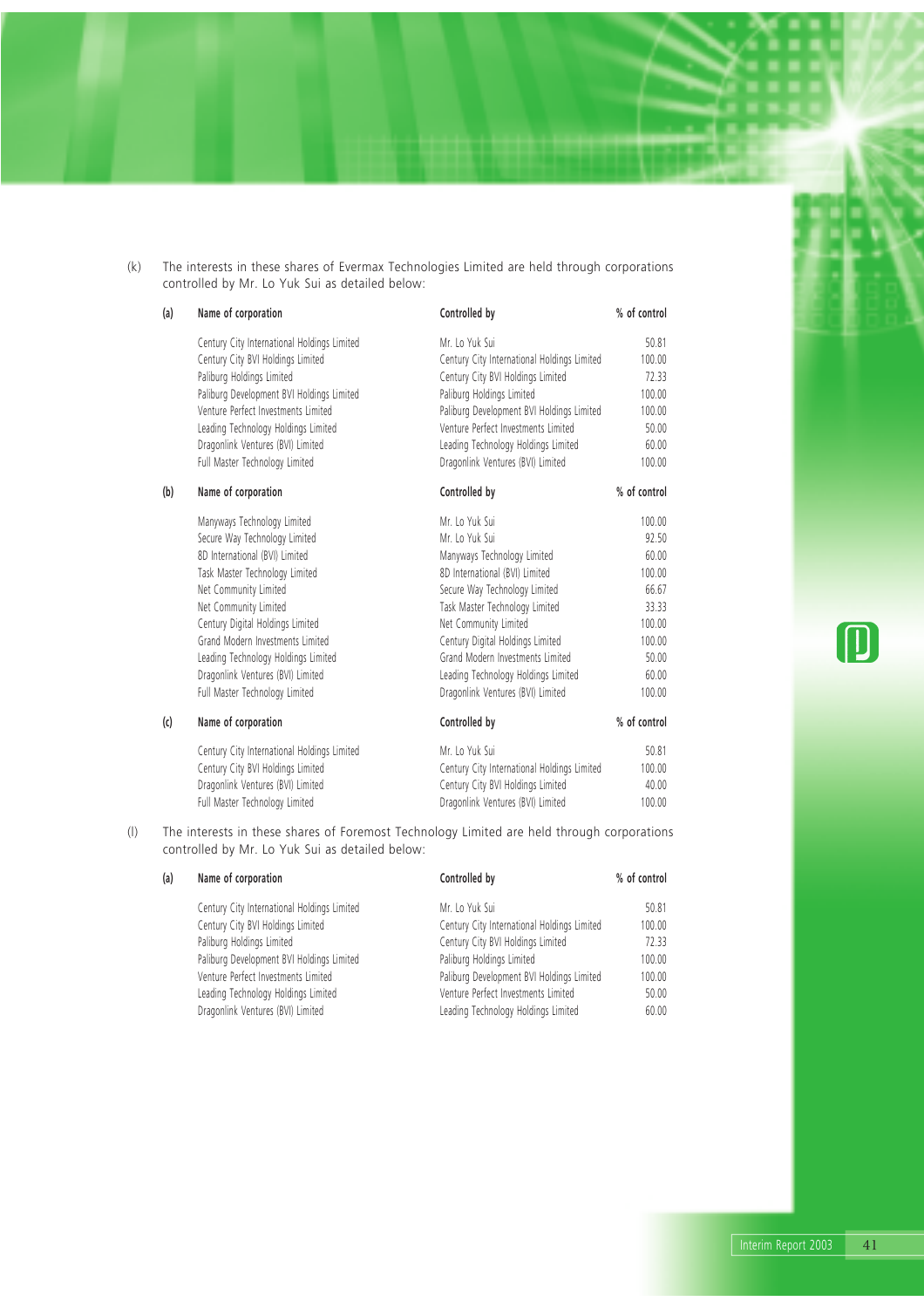| (b) | Name of corporation                         | Controlled by                               | % of control |
|-----|---------------------------------------------|---------------------------------------------|--------------|
|     | Manyways Technology Limited                 | Mr. Lo Yuk Sui                              | 100.00       |
|     | Secure Way Technology Limited               | Mr. Lo Yuk Sui                              | 92.50        |
|     | 8D International (BVI) Limited              | Manyways Technology Limited                 | 60.00        |
|     | Task Master Technology Limited              | 8D International (BVI) Limited              | 100.00       |
|     | Net Community Limited                       | Secure Way Technology Limited               | 66.67        |
|     | Net Community Limited                       | Task Master Technology Limited              | 33.33        |
|     | Century Digital Holdings Limited            | Net Community Limited                       | 100.00       |
|     | Grand Modern Investments Limited            | Century Digital Holdings Limited            | 100.00       |
|     | Leading Technology Holdings Limited         | Grand Modern Investments Limited            | 50.00        |
|     | Dragonlink Ventures (BVI) Limited           | Leading Technology Holdings Limited         | 60.00        |
| (c) | Name of corporation                         | Controlled by                               | % of control |
|     | Century City International Holdings Limited | Mr. Lo Yuk Sui                              | 50.81        |
|     | Century City BVI Holdings Limited           | Century City International Holdings Limited | 100.00       |
|     | Dragonlink Ventures (BVI) Limited           | Century City BVI Holdings Limited           | 40.00        |

(m) The interests in these shares of Full Master Technology Limited are held through corporations controlled by Mr. Lo Yuk Sui as detailed below:

| Name of corporation                         | Controlled by                               | % of control |
|---------------------------------------------|---------------------------------------------|--------------|
| Century City International Holdings Limited | Mr. Lo Yuk Sui                              | 50.81        |
| Century City BVI Holdings Limited           | Century City International Holdings Limited | 100.00       |
| Paliburg Holdings Limited                   | Century City BVI Holdings Limited           | 72.33        |
| Paliburg Development BVI Holdings Limited   | Paliburg Holdings Limited                   | 100.00       |
| Venture Perfect Investments Limited         | Paliburg Development BVI Holdings Limited   | 100.00       |
| Leading Technology Holdings Limited         | Venture Perfect Investments Limited         | 50.00        |
| Dragonlink Ventures (BVI) Limited           | Leading Technology Holdings Limited         | 60.00        |
| Name of corporation                         | Controlled by                               | % of control |
| Manyways Technology Limited                 | Mr. Lo Yuk Sui                              | 100.00       |
| Secure Way Technology Limited               | Mr To Yuk Sui                               | 92.50        |
| 8D International (BVI) Limited              | Manyways Technology Limited                 | 60.00        |
| Task Master Technology Limited              | 8D International (BVI) Limited              | 100.00       |
| Net Community Limited                       | Secure Way Technology Limited               | 66.67        |
| Net Community Limited                       | Task Master Technology Limited              | 33.33        |
| Century Digital Holdings Limited            | Net Community Limited                       | 100.00       |
| Grand Modern Investments Limited            | Century Digital Holdings Limited            | 100.00       |
| Leading Technology Holdings Limited         | Grand Modern Investments Limited            | 50.00        |
| Dragonlink Ventures (BVI) Limited           | Leading Technology Holdings Limited         | 60.00        |
| Name of corporation                         | Controlled by                               | % of control |
| Century City International Holdings Limited | Mr. Lo Yuk Sui                              | 50.81        |
| Century City BVI Holdings Limited           | Century City International Holdings Limited | 100.00       |
| Dragonlink Ventures (BVI) Limited           | Century City BVI Holdings Limited           | 40.00        |
|                                             |                                             |              |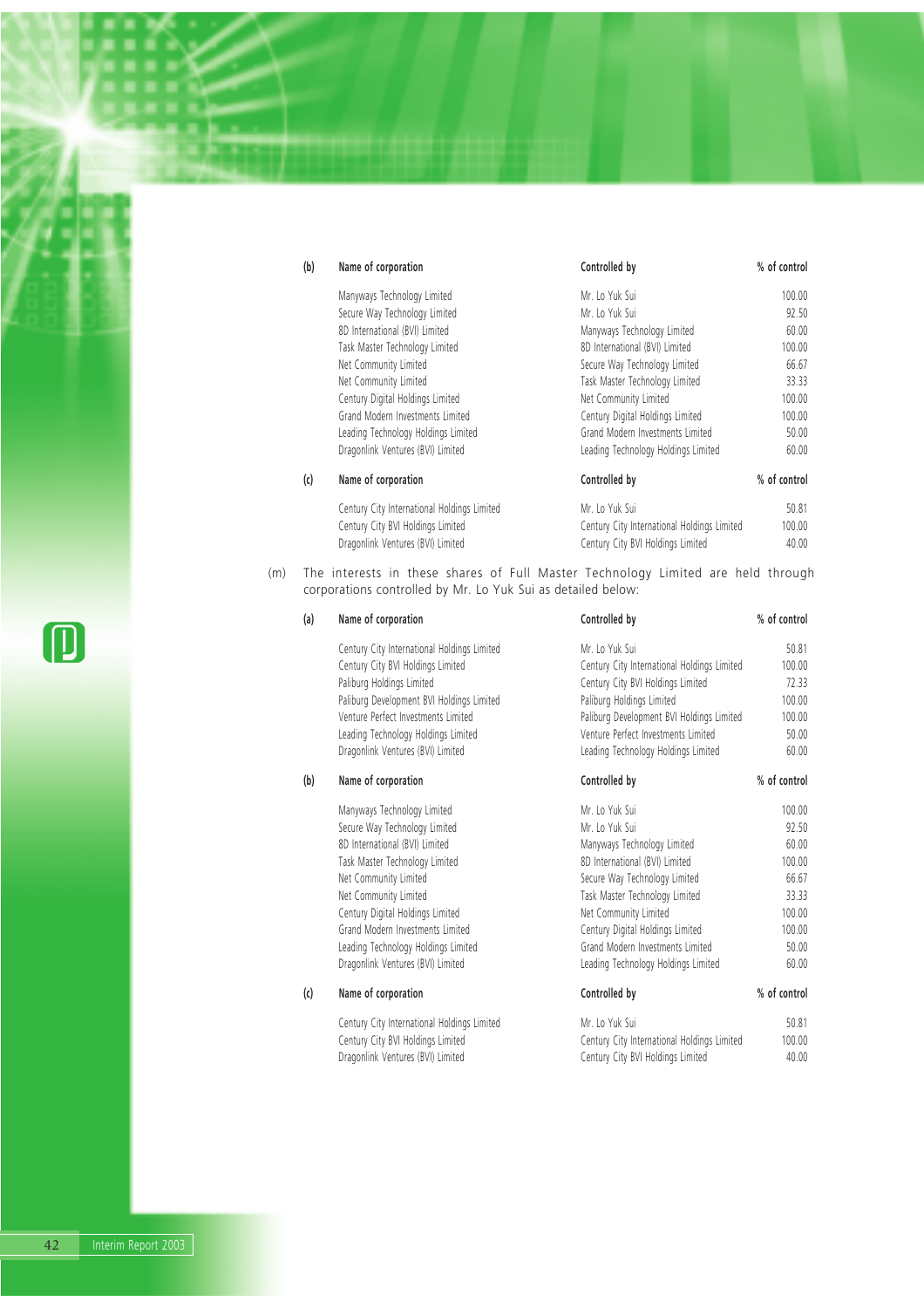(n) The interests in these shares of Leading Technology Holdings Limited are held through corporations controlled by Mr. Lo Yuk Sui as detailed below:

| (a) | Name of corporation                         | Controlled by                               | % of control |
|-----|---------------------------------------------|---------------------------------------------|--------------|
|     | Century City International Holdings Limited | Mr. Lo Yuk Sui                              | 50.81        |
|     | Century City BVI Holdings Limited           | Century City International Holdings Limited | 100.00       |
|     | Paliburg Holdings Limited                   | Century City BVI Holdings Limited           | 72.33        |
|     | Paliburg Development BVI Holdings Limited   | Paliburg Holdings Limited                   | 100.00       |
|     | Venture Perfect Investments Limited         | Paliburg Development BVI Holdings Limited   | 100.00       |
| (b) | Name of corporation                         | Controlled by                               | % of control |
|     | Manyways Technology Limited                 | Mr. Lo Yuk Sui                              | 100.00       |
|     | Secure Way Technology Limited               | Mr. Lo Yuk Sui                              | 92.50        |
|     | 8D International (BVI) Limited              | Manyways Technology Limited                 | 60.00        |
|     | Task Master Technology Limited              | 8D International (BVI) Limited              | 100.00       |
|     | Net Community Limited                       | Secure Way Technology Limited               | 66.67        |
|     | Net Community Limited                       | Task Master Technology Limited              | 33.33        |
|     | Century Digital Holdings Limited            | Net Community Limited                       | 100.00       |
|     | Grand Modern Investments Limited            | Century Digital Holdings Limited            | 100.00       |

(o) The interests in these shares of Mira Technology Limited are held through corporations controlled by Mr. Lo Yuk Sui as detailed below:

| (a) | Name of corporation                         | Controlled by                               | % of control |
|-----|---------------------------------------------|---------------------------------------------|--------------|
|     | Century City International Holdings Limited | Mr. Lo Yuk Sui                              | 50.81        |
|     | Century City BVI Holdings Limited           | Century City International Holdings Limited | 100.00       |
|     | Paliburg Holdings Limited                   | Century City BVI Holdings Limited           | 72.33        |
|     | Paliburg Development BVI Holdings Limited   | Paliburg Holdings Limited                   | 100.00       |
|     | Venture Perfect Investments Limited         | Paliburg Development BVI Holdings Limited   | 100.00       |
|     | Leading Technology Holdings Limited         | Venture Perfect Investments Limited         | 50.00        |
|     | Dragonlink Ventures (BVI) Limited           | Leading Technology Holdings Limited         | 60.00        |
|     | Foremost Technology Limited                 | Dragonlink Ventures (BVI) Limited           | 100.00       |
| (b) | Name of corporation                         | Controlled by                               | % of control |
|     | Manyways Technology Limited                 | Mr. Lo Yuk Sui                              | 100.00       |
|     | Secure Way Technology Limited               | Mr. Lo Yuk Sui                              | 92.50        |
|     | 8D International (BVI) Limited              | Manyways Technology Limited                 | 60.00        |
|     | Task Master Technology Limited              | 8D International (BVI) Limited              | 100.00       |
|     | Net Community Limited                       | Secure Way Technology Limited               | 66.67        |
|     | Net Community Limited                       | Task Master Technology Limited              | 33.33        |
|     | Century Digital Holdings Limited            | Net Community Limited                       | 100.00       |
|     | Grand Modern Investments Limited            | Century Digital Holdings Limited            | 100.00       |
|     | Leading Technology Holdings Limited         | Grand Modern Investments Limited            | 50.00        |
|     | Dragonlink Ventures (BVI) Limited           | Leading Technology Holdings Limited         | 60.00        |
|     | Foremost Technology Limited                 | Dragonlink Ventures (BVI) Limited           | 100.00       |
| (c) | Name of corporation                         | Controlled by                               | % of control |
|     | Century City International Holdings Limited | Mr. Lo Yuk Sui                              | 50.81        |
|     | Century City BVI Holdings Limited           | Century City International Holdings Limited | 100.00       |
|     | Dragonlink Ventures (BVI) Limited           | Century City BVI Holdings Limited           | 40.00        |
|     | Foremost Technology Limited                 | Dragonlink Ventures (BVI) Limited           | 100.00       |
|     |                                             |                                             |              |

 $\textcolor{red}{\blacksquare}$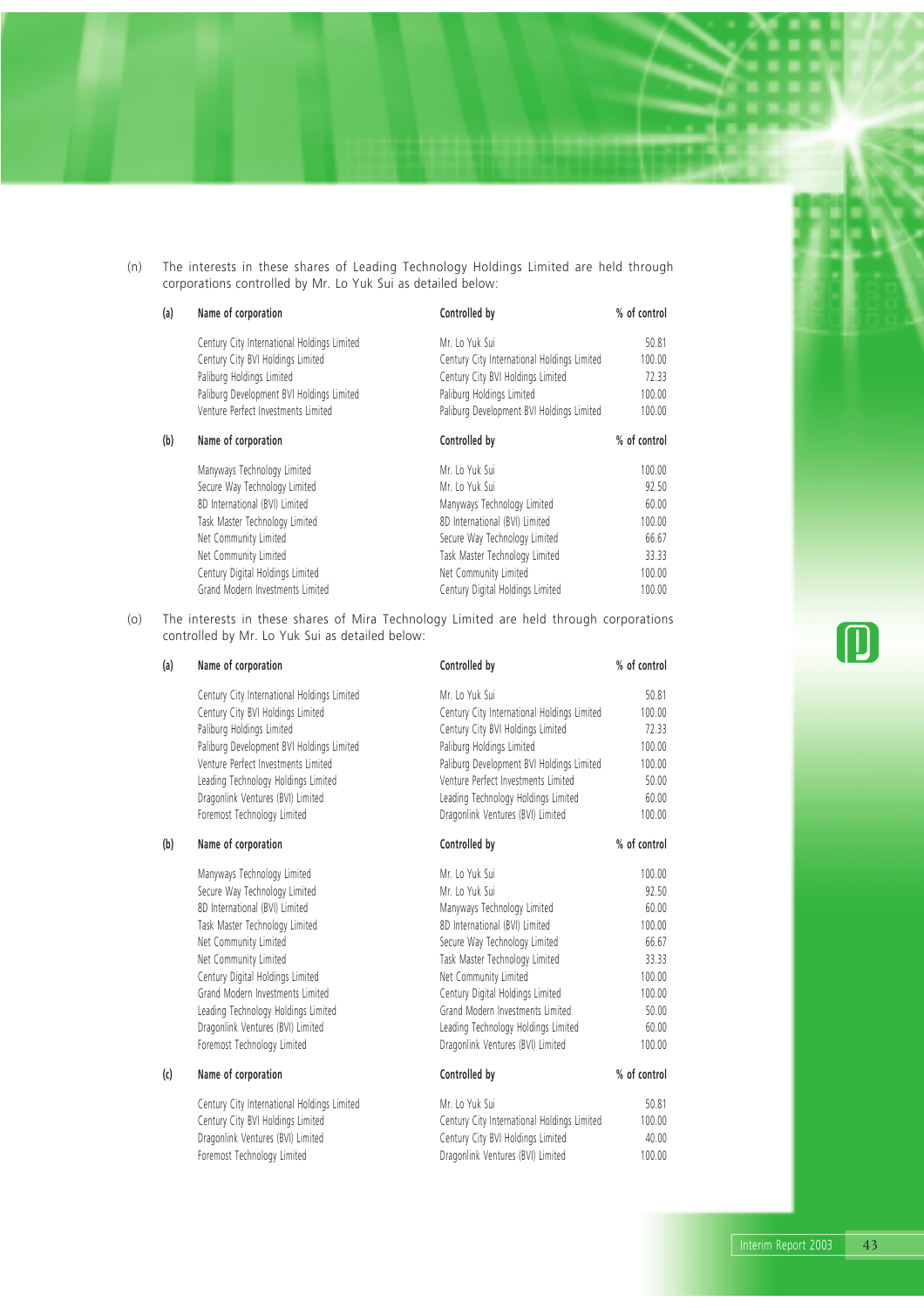(p) The interests in these shares of Top-Most Technology Limited are held through corporations controlled by Mr. Lo Yuk Sui as detailed below:

| (a) | Name of corporation                         | Controlled by                               | % of control |
|-----|---------------------------------------------|---------------------------------------------|--------------|
|     | Century City International Holdings Limited | Mr. Lo Yuk Sui                              | 50.81        |
|     | Century City BVI Holdings Limited           | Century City International Holdings Limited | 100.00       |
|     | Paliburg Holdings Limited                   | Century City BVI Holdings Limited           | 72.33        |
|     | Paliburg Development BVI Holdings Limited   | Paliburg Holdings Limited                   | 100.00       |
|     | Venture Perfect Investments Limited         | Paliburg Development BVI Holdings Limited   | 100.00       |
|     | Leading Technology Holdings Limited         | Venture Perfect Investments Limited         | 50.00        |
|     | World Momentum Limited                      | Leading Technology Holdings Limited         | 100.00       |
| (b) | Name of corporation                         | Controlled by                               | % of control |
|     | Manyways Technology Limited                 | Mr. Lo Yuk Sui                              | 100.00       |
|     | Secure Way Technology Limited               | Mr. Lo Yuk Sui                              | 92.50        |
|     | 8D International (BVI) Limited              | Manyways Technology Limited                 | 60.00        |
|     | Task Master Technology Limited              | 8D International (BVI) Limited              | 100.00       |
|     | Net Community Limited                       | Secure Way Technology Limited               | 66.67        |
|     | Net Community Limited                       | Task Master Technology Limited              | 33.33        |
|     | Century Digital Holdings Limited            | Net Community Limited                       | 100.00       |
|     | Grand Modern Investments Limited            | Century Digital Holdings Limited            | 100.00       |
|     | Leading Technology Holdings Limited         | Grand Modern Investments Limited            | 50.00        |
|     | World Momentum Limited                      | Leading Technology Holdings Limited         | 100.00       |

(q) The interests in these shares of World Momentum Limited are held through corporations controlled by Mr. Lo Yuk Sui as detailed below:

| (a) | Name of corporation                         | Controlled by                               | % of control |
|-----|---------------------------------------------|---------------------------------------------|--------------|
|     | Century City International Holdings Limited | Mr. Lo Yuk Sui                              | 50.81        |
|     | Century City BVI Holdings Limited           | Century City International Holdings Limited | 100.00       |
|     | Paliburg Holdings Limited                   | Century City BVI Holdings Limited           | 72.33        |
|     | Paliburg Development BVI Holdings Limited   | Paliburg Holdings Limited                   | 100.00       |
|     | Venture Perfect Investments Limited         | Paliburg Development BVI Holdings Limited   | 100.00       |
|     | Leading Technology Holdings Limited         | Venture Perfect Investments Limited         | 50.00        |
| (b) | Name of corporation                         | Controlled by                               | % of control |
|     | Manyways Technology Limited                 | Mr. Lo Yuk Sui                              | 100.00       |
|     | Secure Way Technology Limited               | Mr. Lo Yuk Sui                              | 92.50        |
|     | 8D International (BVI) Limited              | Manyways Technology Limited                 | 60.00        |
|     | Task Master Technology Limited              | 8D International (BVI) Limited              | 100.00       |
|     | Net Community Limited                       | Secure Way Technology Limited               | 66.67        |
|     | Net Community Limited                       | Task Master Technology Limited              | 33.33        |
|     | Century Digital Holdings Limited            | Net Community Limited                       | 100.00       |
|     | Grand Modern Investments Limited            | Century Digital Holdings Limited            | 100.00       |
|     | Leading Technology Holdings Limited         | Grand Modern Investments Limited            | 50.00        |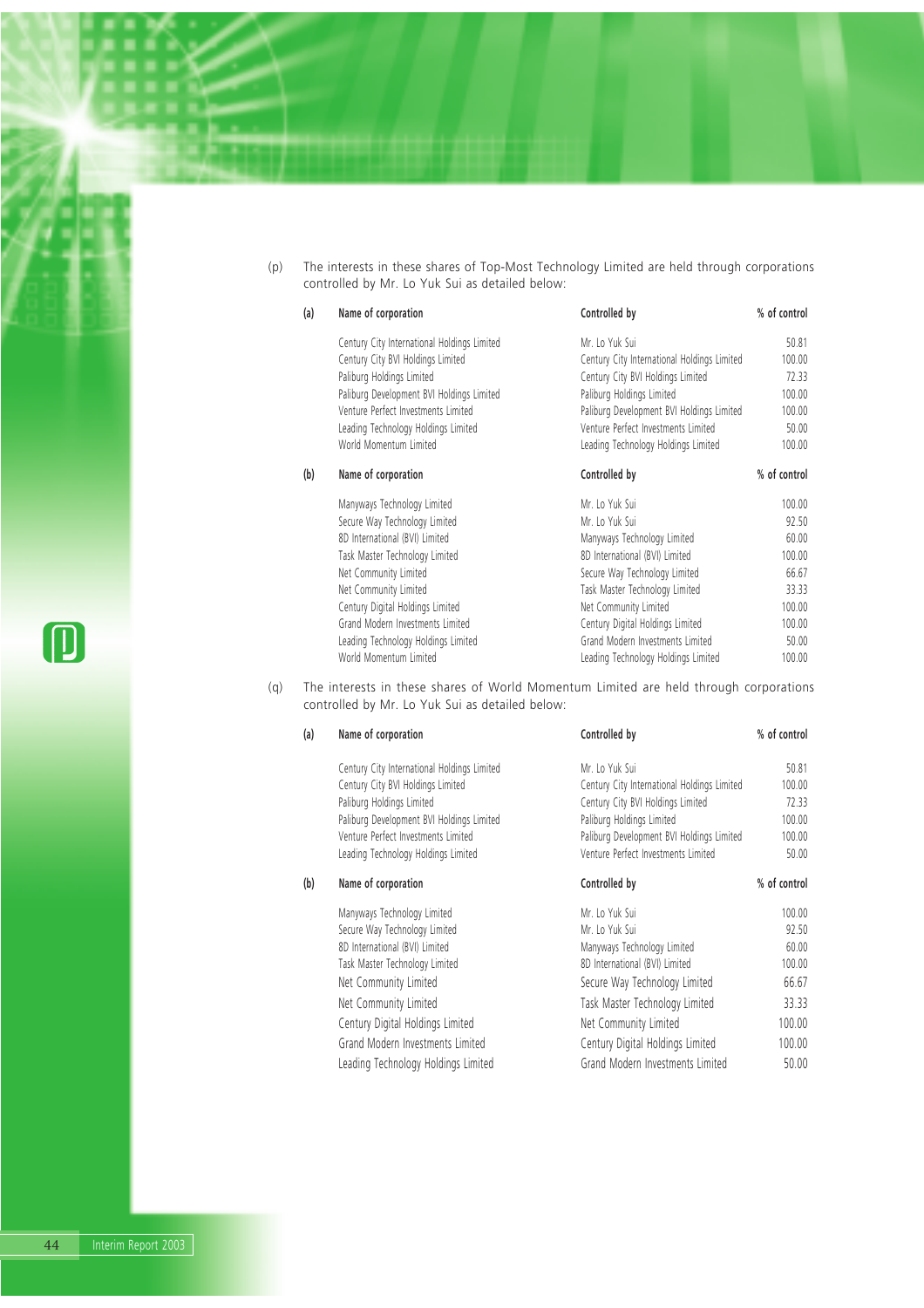Save as disclosed herein, as at 30th June 2003, none of the Directors and chief executive of the Company had any interests and short positions in the shares, underlying shares and debentures of the Company or any associated corporation (within the meaning of Part XV of the SFO) of the Company, which (a) are required, pursuant to section 352 of the SFO, to be entered in the register referred to therein; or (b) are required, pursuant to the Model Code for Securities Transactions by Directors of Listed Companies in the Listing Rules to be notified to the Company and the Stock Exchange.

Save as disclosed in note 21 to the condensed consolidated financial statements, during the period, no right has been granted to, or exercised by, the following persons, to subscribe for shares in or debentures of the Company and no option granted to such persons has been cancelled and lapsed:

- (i) any Director, chief executive or substantial shareholders of the Company, or their respective associates;
- (ii) any participant with options granted in excess of the individual limit;
- (iii) any employee working under employment contract that is regarded as "continuous contract" for the purpose of the Employment Ordinance;
- (iv) any supplier of goods or services; and
- (v) any other participants.

## **SUBSTANTIAL SHAREHOLDERS' INTERESTS IN SHARE CAPITAL**

As at 30th June, 2003, the following persons (not being a Director or chief executive of the Company) had an interest or short position in the shares and underlying shares of the Company as recorded in the register required to be kept under section 336 of the SFO:

| Name of shareholder                                     | Number of<br>issued ordinary<br>shares held | Number of<br>underlying<br>ordinary shares<br>(unissued) held | Total number of<br>ordinary shares<br>(issued and<br>unissued) held | Approximate<br>percentage<br>of the issued<br>ordinary shares |
|---------------------------------------------------------|---------------------------------------------|---------------------------------------------------------------|---------------------------------------------------------------------|---------------------------------------------------------------|
| Century (Notes i, ii and iii)                           | 2,733,024,977                               | 1,990,000,000                                                 | 4,723,024,977                                                       | 125%                                                          |
| Century City BVI Holdings Limited<br>(Notes ii and iii) | 2,733,024,977                               | 1,990,000,000                                                 | 4,723,024,977                                                       | 125%                                                          |
| Almighty International Limited<br>(Notes ii and iii)    | 1,360,000,000                               | 1,990,000,000                                                 | 3,350,000,000                                                       | 88.66%                                                        |
| Century City Holdings Limited<br>(Notes ii and iii)     | 769,458,989                                 |                                                               | 769,458,989                                                         | 20.36%                                                        |
| Gold Concorde Holdings Limited<br>(Notes ii and iii)    | 224,145,656                                 |                                                               | 224, 145, 656                                                       | 5.93%                                                         |
| Meylink Limited (Notes ii and iii)                      | 201,364,332                                 |                                                               | 201,364,332                                                         | 5.33%                                                         |

 $\Box$ 

Interim Report 2003 45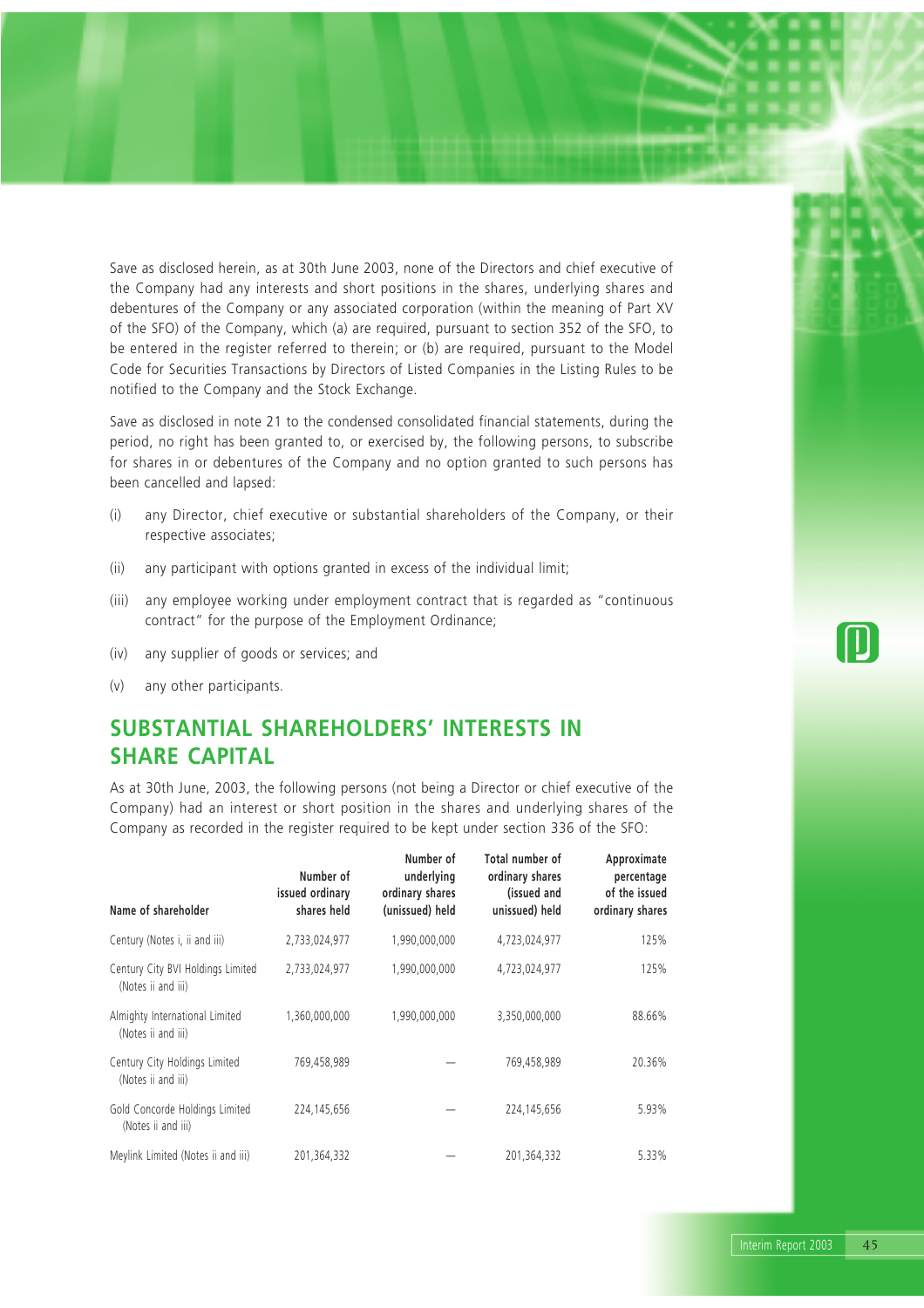| Name of shareholder                                                 | Number of<br>issued ordinary<br>shares held                                 | Number of<br>underlying<br>ordinary shares<br>(unissued) held | <b>Total number of</b><br>ordinary shares<br>(issued and<br>unissued) held | Approximate<br>percentage<br>of the issued<br>ordinary shares |
|---------------------------------------------------------------------|-----------------------------------------------------------------------------|---------------------------------------------------------------|----------------------------------------------------------------------------|---------------------------------------------------------------|
| Manyways Technology Limited<br>(Notes iv and v)                     |                                                                             | 2,750,000,000                                                 | 2,750,000,000                                                              | 72.78%                                                        |
| 8D International (BVI) Limited<br>(Notes iv, v and vi)              |                                                                             | 2,750,000,000                                                 | 2,750,000,000                                                              | 72.78%                                                        |
| Task Master Technology Limited<br>(Notes iv, v and vi)              |                                                                             | 2,750,000,000                                                 | 2,750,000,000                                                              | 72.78%                                                        |
| Secure Way Technology Limited<br>(Notes iv and v)                   |                                                                             | 2,750,000,000                                                 | 2,750,000,000                                                              | 72.78%                                                        |
| Net Community Limited<br>(Notes iv, v and viii)                     |                                                                             | 2,750,000,000                                                 | 2,750,000,000                                                              | 72.78%                                                        |
| Century Digital Holdings Limited<br>(Notes iv, v and ix)            |                                                                             | 2,750,000,000                                                 | 2,750,000,000                                                              | 72.78%                                                        |
| Grand Modern Investments Limited<br>(Notes iv, v and x)             |                                                                             | 2,750,000,000                                                 | 2,750,000,000                                                              | 72.78%                                                        |
| Miss Lo Po Man<br>(Note xi)                                         | 103,546,000                                                                 | 600,000,000                                                   | 703,546,000                                                                | 18.62%                                                        |
| Wealth Master International Limited<br>(Notes xi, xii and xiv)      | 103,546,000                                                                 | 600,000,000                                                   | 703,546,000                                                                | 18.62%                                                        |
| Mr. Anthony Ng<br>(Notes xi and xv)                                 | 103,546,000                                                                 | 600,000,000                                                   | 703,546,000                                                                | 18.62%                                                        |
| Miss Cindy Ng<br>(Notes xi and xv)                                  | 103,767,125*<br>*(221,125 shares<br>beneficially owned<br>by Miss Cindy Ng) | 600,000,000                                                   | 703,767,125*                                                               | 18.63%                                                        |
| Splendid Success Investment Limited<br>(Notes xi, xiii, xiv and xv) | 103,546,000                                                                 | 600,000,000                                                   | 703,546,000                                                                | 18.62%                                                        |
| Select Wise Holdings Limited<br>(Notes xi and xiv)                  | 103,546,000                                                                 | 600,000,000                                                   | 703,546,000                                                                | 18.62%                                                        |

### **Notes:**

- (i) Mr. Lo Yuk Sui directly and indirectly holds 50.81% shareholding interests in CCIHL and the interests in these shares of the Company held by CCIHL through its wholly owned subsidiaries were included in the corporate interests of Mr. Lo Yuk Sui in the Company as disclosed under the section headed "Directors' Interests in Share Captial" above.
- (ii) These companies are wholly owned by CCIHL and their interests in the shares of the Company were included in the interests held by CCIHL.
- (iii) Including the retained balance of 6,444,444 issued ordinary shares as disclosed under Note (b) in the section headed "Directors' Interests in Share Captial" above.

 $\textcolor{blue}{\textbf{\textcolor{blue}{\textbf{\textcolor{blue}{\textbf{\textcolor{blue}{\textbf{\textcolor{blue}{\textbf{\textcolor{blue}{\textbf{\textcolor{blue}{\textbf{\textcolor{blue}{\textbf{\textcolor{blue}{\textbf{\textcolor{blue}{\textbf{\textcolor{blue}{\textbf{\textcolor{blue}{\textbf{\textcolor{blue}{\textbf{\textcolor{blue}{\textbf{\textcolor{blue}{\textbf{\textcolor{blue}{\textbf{\textcolor{blue}{\textbf{\textcolor{blue}{\textbf{\textcolor{blue}{\textbf{\textcolor{blue}{\textbf{\textcolor{blue}{\textbf{\textcolor{blue}{\textbf{\textcolor{blue}{\textbf{\textcolor{blue}{\textbf{\textcolor{$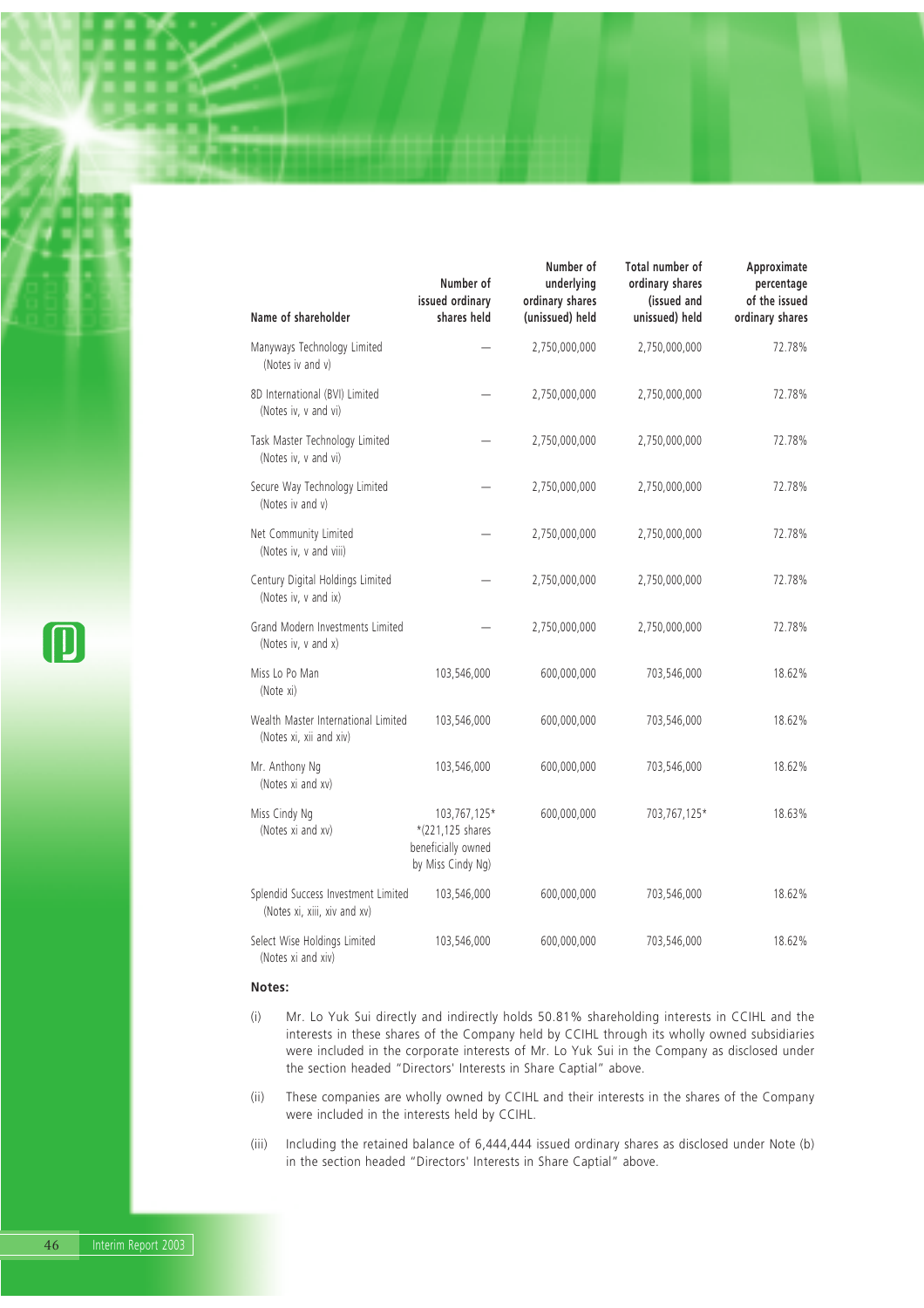- (iv) These companies are controlled by Mr. Lo Yuk Sui and their interests in shares of the Company were included in the corporate interests of Mr. Lo Yuk Sui in the Company as disclosed under the section headed "Directors' Interests in Share Captial" above.
- (v) The interests in these underlying shares are directly held by Grand Modern Investments Limited ("Grand Modern").
- (vi) 8D International (BVI) Limited ("8D BVI") is 60% owned by Manyways Technology Limited.
- (vii) Task Master Technology Limited ("Task Master") is wholly owned by 8D BVI.
- (viii) Net Community Limited ("Net Community") is 33.33% owned by Task Master and 66.67% owned by Secure Way Technology Limited.
- (ix) Century Digital Holdings Limited ("CDHL") is wholly owned by Net Community.
- (x) Grand Modern is wholly owned by CDHL.
- (xi) The interests in 3,546,000 issued shares and 500,000,000 unissued shares are directly held by Select Wise Holdings Limited ("Select Wise") and 100,000,000 issued shares and 100,000,000 unissued shares are directly held by Select Wise Trust, of which Select Wise is the beneficiary.
- (xii) Wealth Master International Limited ("Wealth Master") is wholly owned by Miss Lo Po Man.
- (xiii) As at 30th June, 2003, Splendid Success Investment Limited ("Splendid Success") was owned as to 50% by each of Mr. Anthony Ng and Miss Cindy Ng.
- (xiv) As at 30th June, 2003, Select Wise was owned as to 50% by each of Wealth Master and Splendid Success. Select Wise became wholly owned by Wealth Master on 5th August, 2003.
- (xv) On 5th August, 2003, Mr. Anthony Ng, Miss Cindy Ng and Splendid Success ceased to be substantial shareholders of the Company.

Save as disclosed herein, there is no person who, as at 30th June, 2003, had an interest or short position in the shares and underlying shares of the Company which are recorded in the register required to be kept under section 336 of the SFO.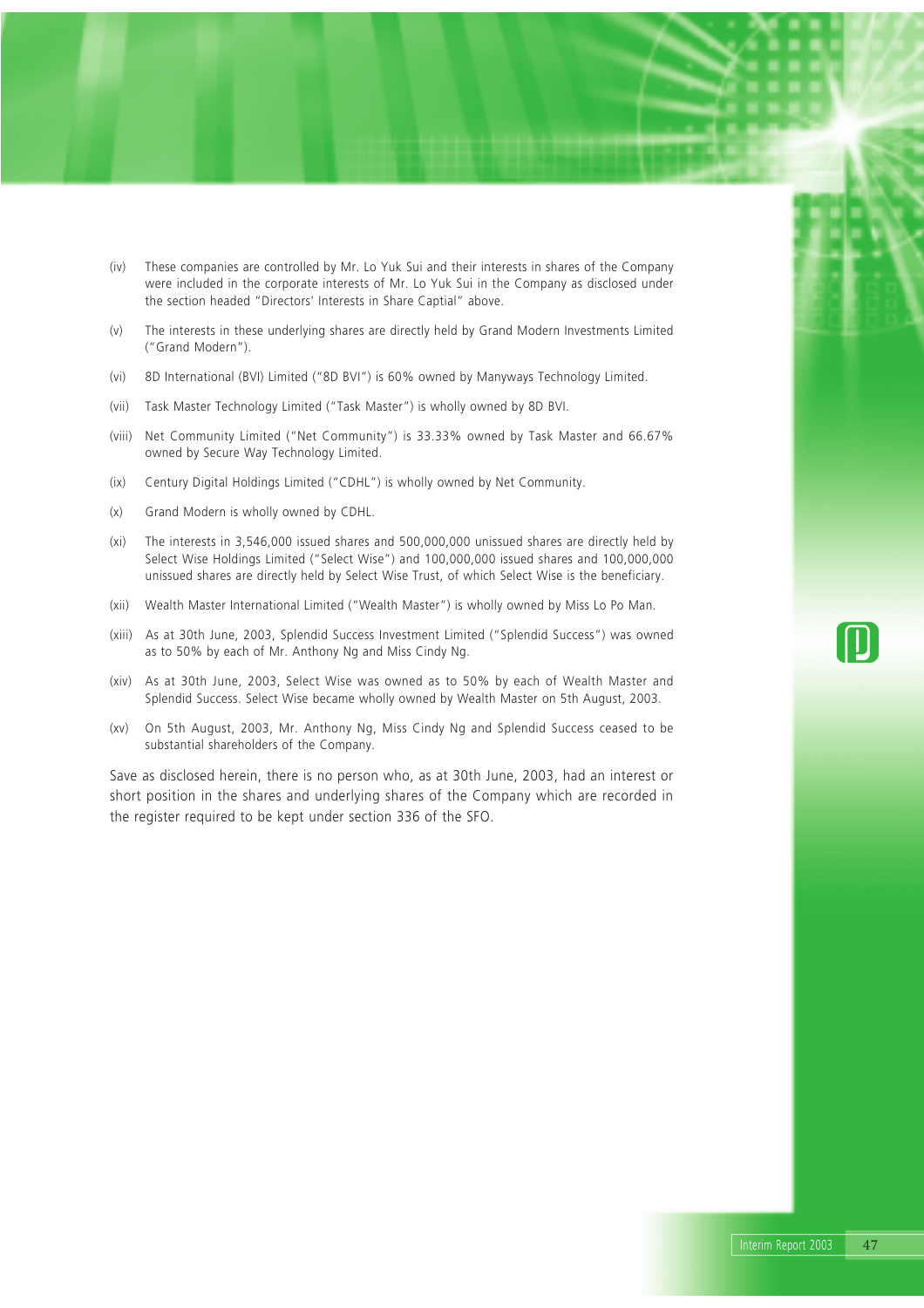## **DISCLOSURE PURSUANT TO PRACTICE NOTE 19**

The following disclosure is made by the Company in compliance with the continuing disclosure requirements under Practice Note 19 ("PN19") of the Rules Governing the Listing of Securities on The Stock Exchange of Hong Kong Limited (the "Listing Rules"). For the purpose of this section, Regal Hotels International Holdings Limited ("RHIHL") (in which the Company holds a 63.5% shareholding interest) and its subsidiary companies will be referred to as the "RHIHL Group"; the Company and its subsidiary companies, excluding the RHIHL Group, will be referred to as the "PHL Group"; the Company and its subsidiary companies, including the RHIHL Group, will be referred to as the "PHL/RHIHL Group" or the "Group".

### *Advances to an Entity (Paragraph 3.2.1 of PN19)*

Details of the advances made to Chest Gain Development Limited ("Chest Gain"), a jointly controlled entity owned as to 70% by RHIHL and 30% by China Overseas Land & Investment Limited, which is independent of, and not connected with the Company and RHIHL, the respective directors, chief executive and substantial shareholders of the Company and RHIHL and any of their respective subsidiary companies or any of their respective associates (as defined in the Listing Rules), by the RHIHL Group as at 30th June, 2003 are set out below:

| <b>Advances</b>                            | <b>RHIHL Group</b><br>(HK\$'million) |
|--------------------------------------------|--------------------------------------|
| Principal Amount of Advances<br>(A)        | 2,705.0                              |
| Interest Receivable<br>(B)                 | 379.2                                |
| (C)<br>Several Guarantees for:             |                                      |
| Principal Amount of Bank Facilities<br>(a) | 2,359.0                              |
| Amount of Bank Facilities Drawndown<br>(b) | 2,114.9                              |
| Total: $(A)+(B)+(C)(a)$                    | 5,443.2                              |
| $(A)+(B)+(C)(b)$                           | 5,199.1                              |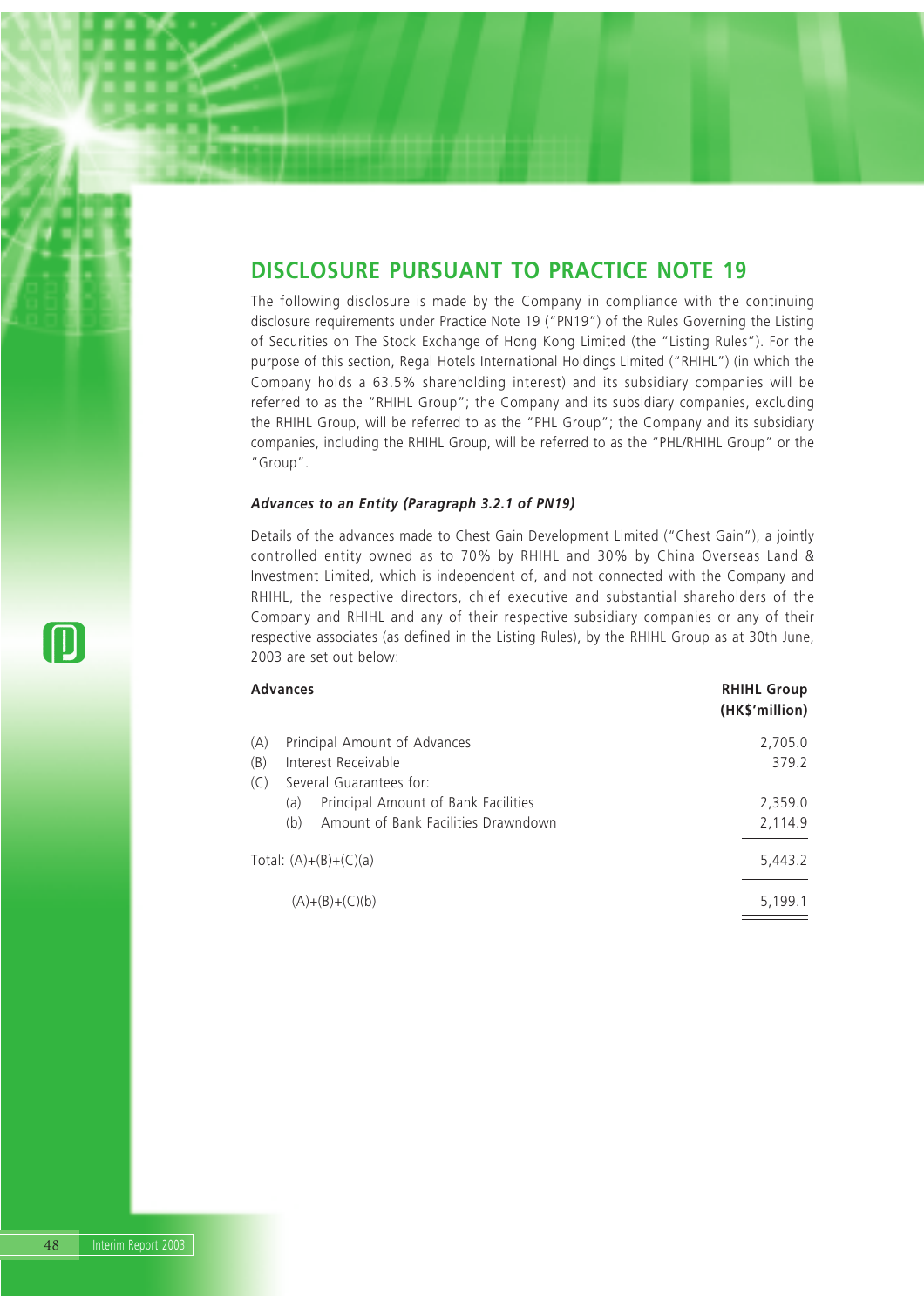The above advances to Chest Gain, including interest receivable thereon, in an aggregate sum of HK\$3,084.2 million (before a provision of HK\$1,633.3 million) included an amount of HK\$1,701.1 million, before a provision of HK\$933.3 million, which represented the gross amount of the advances attributable to the additional 40% interest in Chest Gain acquired from the PHL Group in 2002 as detailed in last year's audited consolidated financial statements. Such contribution of funds to Chest Gain are required to be provided in the form of shareholders' loans in proportion to the respective shareholding interests of the shareholders of Chest Gain. The advances are unsecured and have no fixed term of repayment, and related interest had been accrued at prime rate up to 31st December, 1998. The provision of financial assistance to Chest Gain is for the purpose of facilitating Chest Gain in the development of its property project at Rural Building Lot No.1138, Wong Ma Kok Road, Stanley, Hong Kong (the "Stanley Site"). The Stanley Site was acquired by Chest Gain at the government land auction held on 3rd June, 1997. A guarantee was provided by RHIHL on a several basis in proportion to its 70% shareholding interests in Chest Gain and was given in respect of the bank loan facilities of HK\$3,370.0 million made available to Chest Gain for the purposes of refinancing part of the consideration for the acquisition of the Stanley Site and financing the estimated construction costs required for the luxury residential development at the Stanley Site. In addition, the Company continued to provide a limited guarantee in respect of those bank loan facilities to Chest Gain attributable to the 40% interest in Chest Gain sold to RHIHL Group in 2002.

Calculated on the basis shown above, the aggregate of advances and other financial assistance as at 30th June, 2003 provided by the RHIHL Group to Chest Gain in the respective sums of (a) HK\$5,443.2 million (based on the total available amount of the bank facilities) and (b) HK\$5,199.1 million (based on the amount of bank facilities drawndown) represented (a) 309.0% and (b) 295.2% of the consolidated net tangible assets of the Company of HK\$1,761.5 million (the "Paliburg NTA"), by reference to its latest unaudited condensed consolidated financial statements for the six months ended 30th June, 2003.

 $\Box$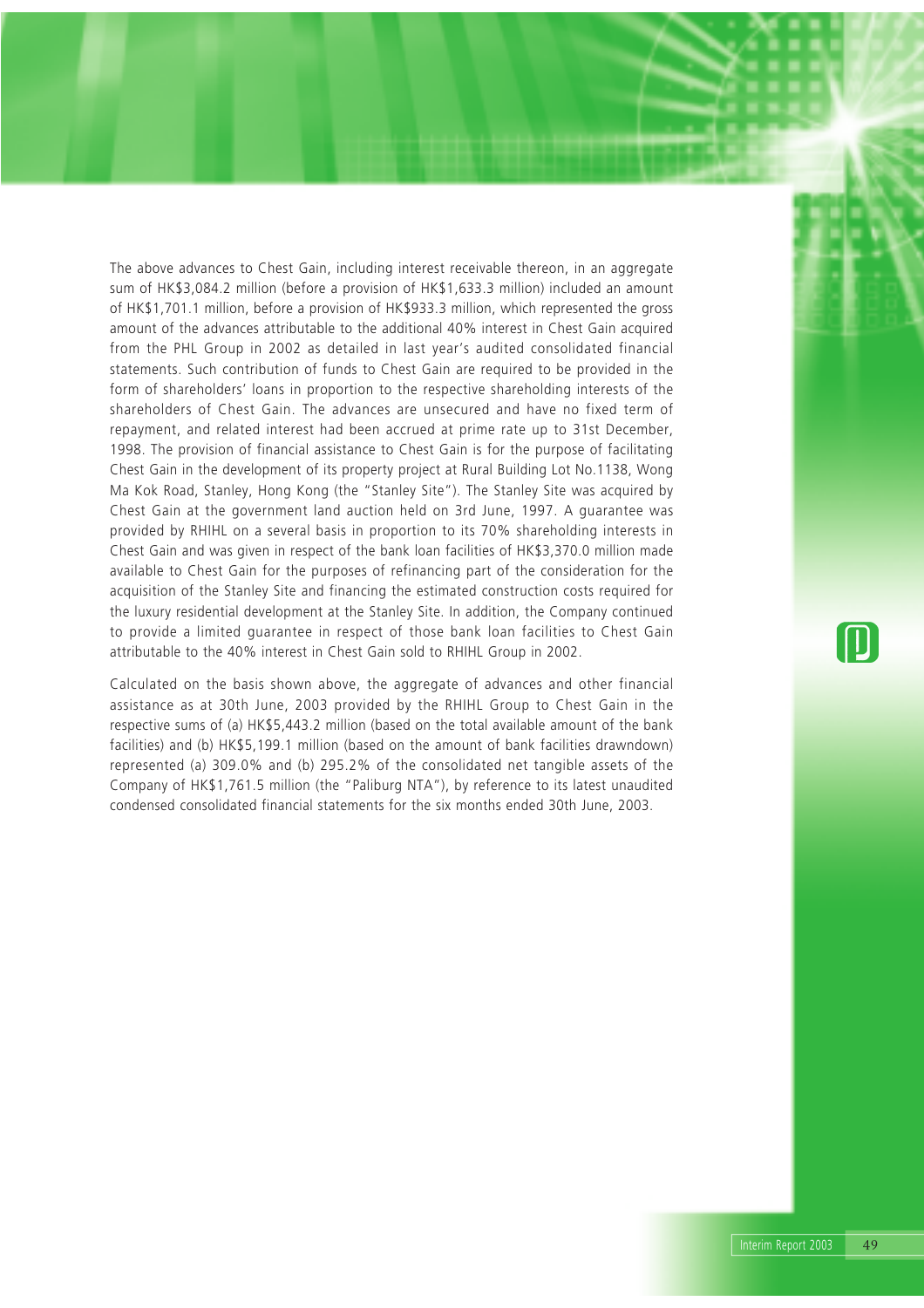## *Financial Assistance provided to and Guarantees given for Affiliated Companies (Paragraph 3.3 of PN19)*

Details of the financial assistance provided to and guarantees given for affiliated companies (including Chest Gain) by the PHL Group and the RHIHL Group as at 30th June, 2003 are set out below:

**Guarantee given for Bank Facilities**

| Name of<br><b>Affiliated</b><br><b>Companies</b> |                            | Principal<br>Amount<br>of Advances<br>(HK\$'million) |        | <b>Interest</b><br>Receivable<br>(HK\$'million) | Guarantee given for bank racinties<br>(i)<br>Principal<br>Amount of<br><b>Bank Facilities</b><br>(HK\$'million) | (ii)<br>Amount of<br><b>Bank Facilities</b><br><b>Drawndown</b><br>(HK\$'million) |
|--------------------------------------------------|----------------------------|------------------------------------------------------|--------|-------------------------------------------------|-----------------------------------------------------------------------------------------------------------------|-----------------------------------------------------------------------------------|
| Chest Gain                                       | (A)                        | 2,705.0                                              | (B)    | 379.2                                           | $(C)(i)$ 2,359.0                                                                                                | $(C)(ii)$ 2,114.9                                                                 |
| Cheerjoy<br>Development<br>Limited               | (D)                        | 147.7<br>(Interest Rate:<br>Prime Rate)              | (E)    | 7.5                                             | Nil                                                                                                             | Nil                                                                               |
| Talent Faith<br>Investments<br>Ltd.              | (F)                        | 78.6                                                 |        |                                                 | Nil                                                                                                             | Nil                                                                               |
| 8D International<br>(BVI) Limited                | (G)                        | 28.7                                                 |        |                                                 | Nil                                                                                                             | Nil                                                                               |
| 8D Matrix Limited                                | (H)                        | 0.5                                                  |        |                                                 | Nil                                                                                                             | Nil                                                                               |
| Bright Future (HK)<br>Limited                    | $($ l $)$                  | 5.6                                                  |        |                                                 | Nil                                                                                                             | Nil                                                                               |
| Network Sky Limited                              | $\left( \mathsf{J}\right)$ | 0.7                                                  |        |                                                 | Nil                                                                                                             | Nil                                                                               |
|                                                  |                            |                                                      | Total: |                                                 | $(A)+(B)+(C)(i)+(D)$ to (J)                                                                                     | 5,712.5                                                                           |
|                                                  |                            |                                                      |        |                                                 | $(A)+(B)+(C)(ii)+(D)$ to (J)                                                                                    | 5,468.4                                                                           |

Relevant details in respect of the financial assistance provided to and guarantees given for Chest Gain are disclosed above under Paragraph 3.2.1 of PN19 of the Listing Rules.

Cheerjoy Development Limited ("Cheerjoy") was a wholly owned subsidiary company of the Company and became a 30% owned associate of the Company during 1999. Cheerjoy owns the development property at Ap Lei Chau Inland Lot No.129, Ap Lei Chau East, Hong Kong. The remaining 70% shareholding interest in Cheerjoy is owned by a third party, which is independent of, and not connected with the Company, the Directors, chief executive and substantial shareholders of the Company and any of its subsidiary companies or any of their respective associates (as defined in the Listing Rules). The advances were provided by the PHL Group in the form of shareholder's loans and, according to the terms of the shareholders' agreement in respect of this joint venture, would not be in proportion to the Company's shareholding interest in Cheerjoy. The advances were provided for the purpose of funding the working capital requirements of Cheerjoy, are unsecured and have no fixed term of repayment.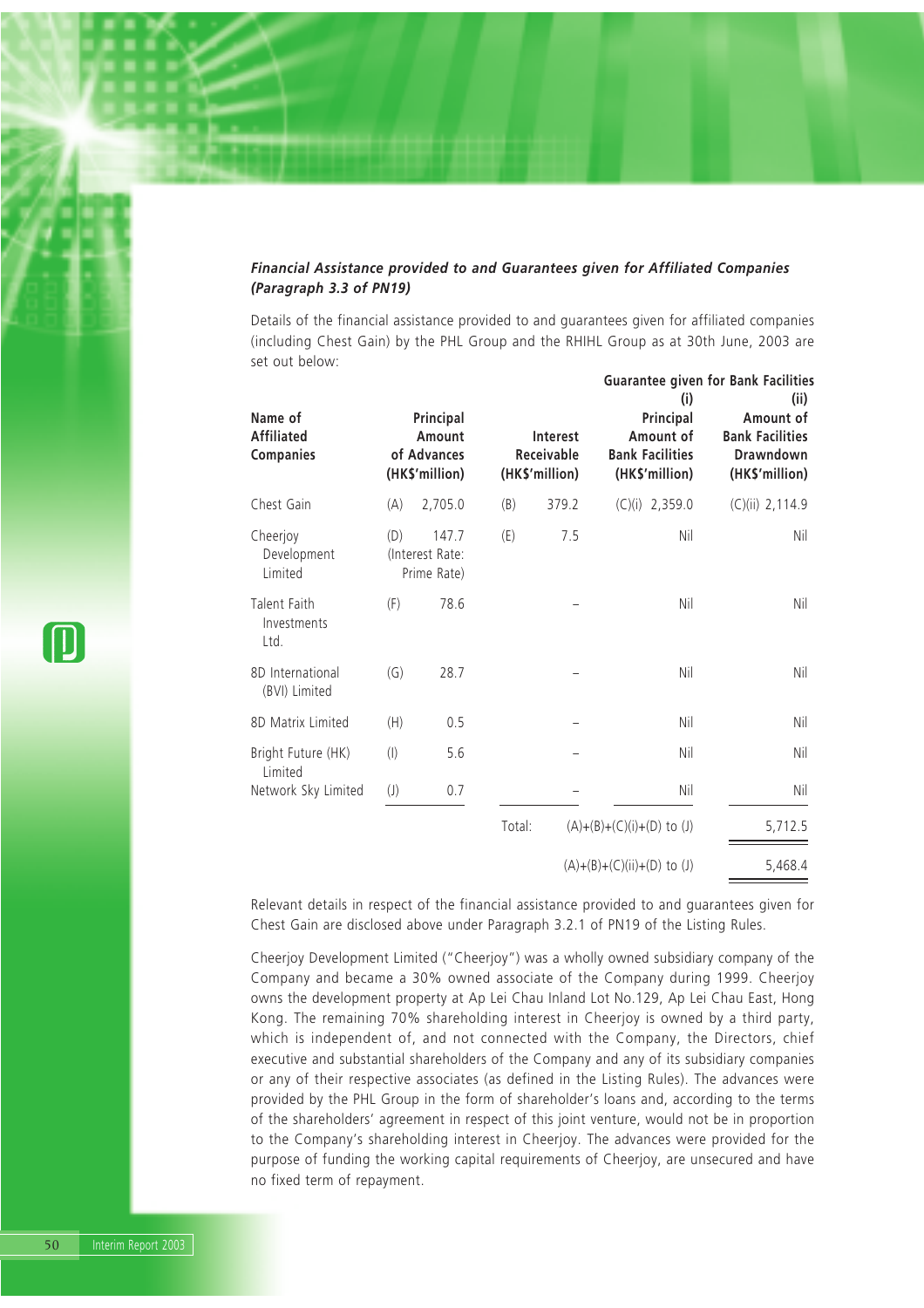Talent Faith Investments Ltd. ("Talent Faith") was previously a wholly owned subsidiary company of the Company. Talent Faith owns a 65% interest in a joint venture company which, in turn, owns a 70% interest in an equity joint venture in the People's Republic of China involved in a property development project in Beijing. Talent Faith became a 50% owned associate of the Company during 2000. The remaining 50% shareholding interest in Talent Faith is owned by a third party, which is independent of, and not connected with the Company, the Directors, chief executive and substantial shareholders of the Company and any of its subsidiary companies or any of their respective associates (as defined in the Listing Rules). The advances were provided by the PHL Group in the form of shareholder's loans and, in accordance with the terms in the agreement entered into with the said third party in relation to the disposal of the Group's 50% interest in Talent Faith, would not be in proportion to the Company's shareholding interest in Talent Faith. The advances were provided for the purpose of funding the working capital requirements of Talent Faith, are unsecured, interest free and have no fixed terms of repayment.

8D International (BVI) Limited ("8D-BVI") is a 30% owned associate of RHIHL, which is involved in information technology businesses in connection with a broadband fibre optic network project in The People's Republic of China and the development and distribution of technologically advanced security and building related systems and software development, and promotions businesses. The remaining shareholding interests in 8D-BVI are indirectly owned as to 10% by CCIHL and 60% by Mr. Lo Yuk Sui. The advances were provided by the RHIHL Group in the form of shareholder's loans in proportion to RHIHL's shareholding interest in 8D-BVI, for the purpose of financing the working capital of 8D-BVI. The advances are unsecured, interest free and have no fixed term of repayment.

8D Matrix Limited ("8D Matrix") is a 30% owned associate of RHIHL (RHIHL also holds an additional 6% attributable interest through its holding in 8D-BVI), which is involved in promotions businesses. The remaining shareholding interests in 8D Matrix are owned as to 10% indirectly by CCIHL and 60% indirectly by Mr. Lo Yuk Sui through his associates (as defined in the Listing Rules), including 8D-BVI. The advances were provided by the RHIHL Group in the form of shareholder's loans in proportion to RHIHL's shareholding interest in 8D Matrix, for the purpose of financing the working capital of 8D Matrix. The advances are unsecured, interest free and have no fixed term of repayment.

Bright Future (HK) Limited ("Bright Future"), a 50% owned associate of RHIHL, owns a 90% effective equity interest in a foreign enterprise engaged in the operation of a hotel in Qinghai in The People's Republic of China. The remaining 50% shareholding interest in Bright Future and the remaining 10% equity interest in the aforesaid foreign enterprise are owned by third parties respectively, which are independent of, and not connected with RHIHL, the directors, chief executive and substantial shareholders of RHIHL and any of its subsidiary companies or any of their respective associates (as defined in the Listing Rules). The advances to Bright Future were provided by the RHIHL Group in the form of shareholder's loans in proportion to RHIHL's shareholding interest in Bright Future, for the purpose of funding the working capital requirements of Bright Future. The advances to Bright Future are unsecured, interest free and have no fixed term of repayment.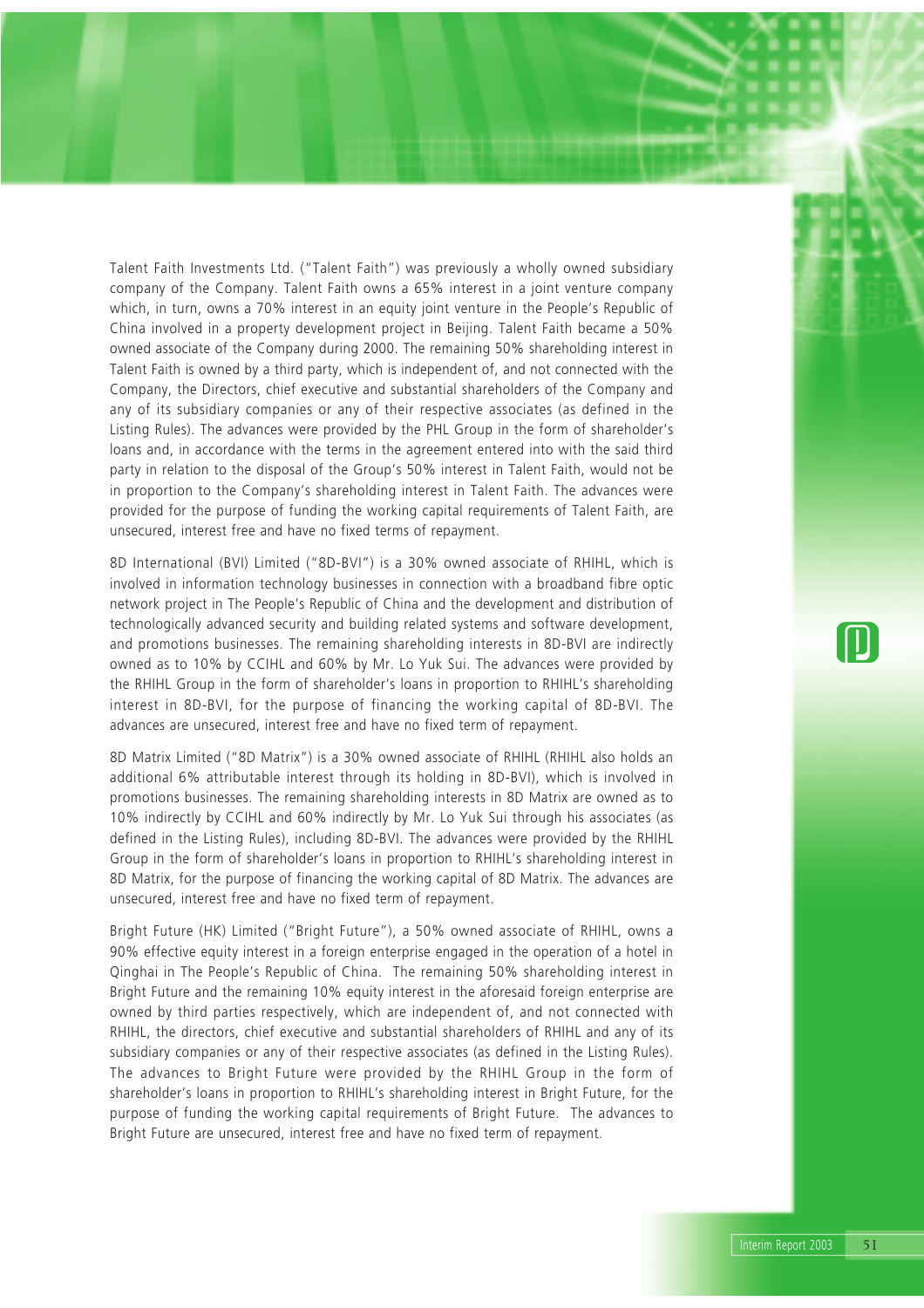Network Sky Limited ("Network Sky") is a 25% owned associate of the Company, which through its wholly-owned subsidiary company is engaged in the carrying on of a light refreshment operation. The other shareholding interests in Network Sky are owned as to 25% indirectly by RHIHL, 25% indirectly by Mrs. Kitty Lo Lee Kit Tai, a director of the Company and RHIHL, through her associate (as defined in the Listing Rules) and 25% directly by a third party which is independent of, and not connected with the Company, the directors, chief executive and substantial shareholders of the Company and any of its subsidiary companies or any of their respective associates (as defined in the Listing Rules). The advances to Network Sky were provided by the Group in the form of shareholder's loans in proportion to the Company's shareholding interest in Network Sky, for the purpose of financing the working capital of Network Sky. The advances are unsecured, interest free and have no fixed term of repayment.

Calculated on the basis shown above, as at 30th June, 2003, the aggregate amount of financial assistance provided to and guarantees given for affiliated companies by the PHL/ RHIHL Group in the respective sums of (a) HK\$5,712.5 million (based on the total available amount of the bank facilities to Chest Gain) and (b) HK\$5,468.4 million (based on the drawndown amount of bank facilities to Chest Gain) represented (a) 324.3% and (b) 310.4% of the Paliburg NTA.

A pro-forma combined balance sheet of the abovenamed affiliated companies and the Group's attributable interest in these affiliated companies are presented below:

|                         | Pro-forma<br>combined<br>balance sheet<br>(HK\$'million) | Group's<br>attributable<br>interest<br>(HK\$'million) |
|-------------------------|----------------------------------------------------------|-------------------------------------------------------|
| Non-current assets      | 1,071.4                                                  | 375.4                                                 |
| Current assets          | 4,975.9                                                  | 1,637.8                                               |
| Current liabilities     | (3,380.2)                                                | (1, 123.9)                                            |
| Non-current liabilities | (6, 582.8)                                               | (2, 174.9)                                            |
| Net liabilities         | (3, 915.7)                                               | (1, 285.6)                                            |

 $\prod$ 

52 Interim Report 2003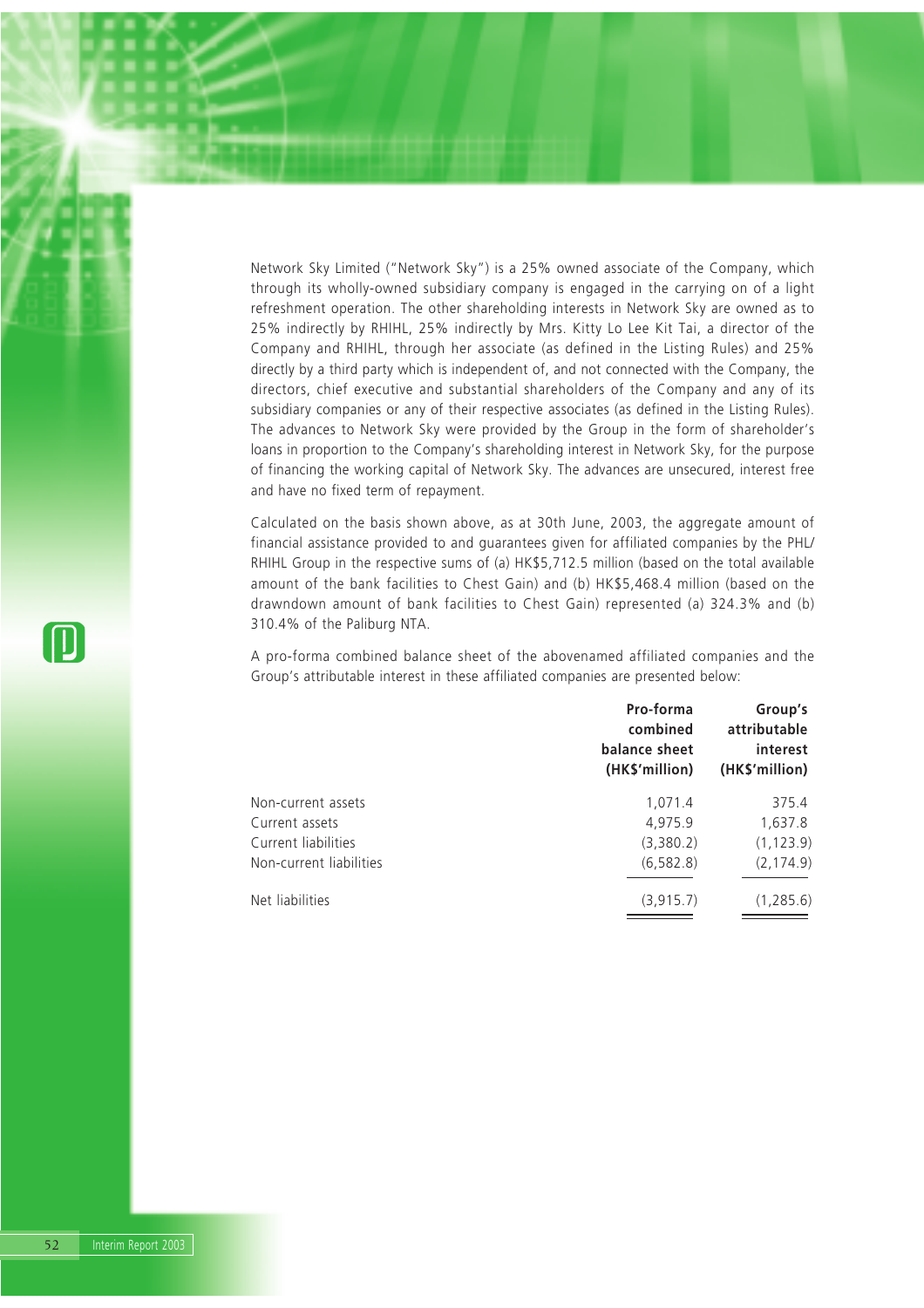*Loan agreements with covenants relating to specific performance obligation of the controlling shareholders (Paragraphs 3.7.1 and 3.7.2 of PN19)*

### *Paragraph 3.7.1 of PN19*

The agreements for the following loans to the RHIHL Group impose specific performance obligations on the controlling shareholders of the Company and RHIHL:

|                    |     | Outstanding<br><b>Balance of Bank</b><br>Facilities as at<br>30th June, 2003<br>(HK\$'million) | <b>Final Maturity</b><br>of Bank<br><b>Facilities</b> | <b>Specific</b><br>Performance<br><b>Obligations</b> |
|--------------------|-----|------------------------------------------------------------------------------------------------|-------------------------------------------------------|------------------------------------------------------|
| <b>RHIHL Group</b> | (a) | 1,054.2                                                                                        | <b>July 2007</b>                                      | Note (i)                                             |
|                    | (b) | 3,732.5                                                                                        | September 2004                                        | Note (ii)                                            |
| Total:             |     | 4,786.7                                                                                        |                                                       |                                                      |

### **Notes:**

- (i) Mr. Lo Yuk Sui, the Chairman and the controlling shareholder of CCIHL which owns a 66.9% shareholding interest in the Company (which in turn holds a 63.5% shareholding interest in RHIHL), and/or members of his immediate family, or a trust or trusts under which they are beneficially interested (collectively, "Mr. Lo") shall not cease to maintain controlling interest (directly or indirectly) in respect of shareholding (as defined under the Listing Rules) and management control in RHIHL.
- (ii) Mr. Lo shall not cease to maintain controlling interest (whether directly or indirectly) in RHIHL.

Breach of the above specific performance obligations will constitute events of default of the bank facilities. As a result, the bank facilities may become immediately due and payable on demand by the relevant lenders according to the respective terms and conditions of the bank facilities.

## *Paragraph 3.7.2 of PN19*

Details of the financial restructuring proposal relating to the above loan agreements are set out in note 2 to the condensed consolidated financial statements.